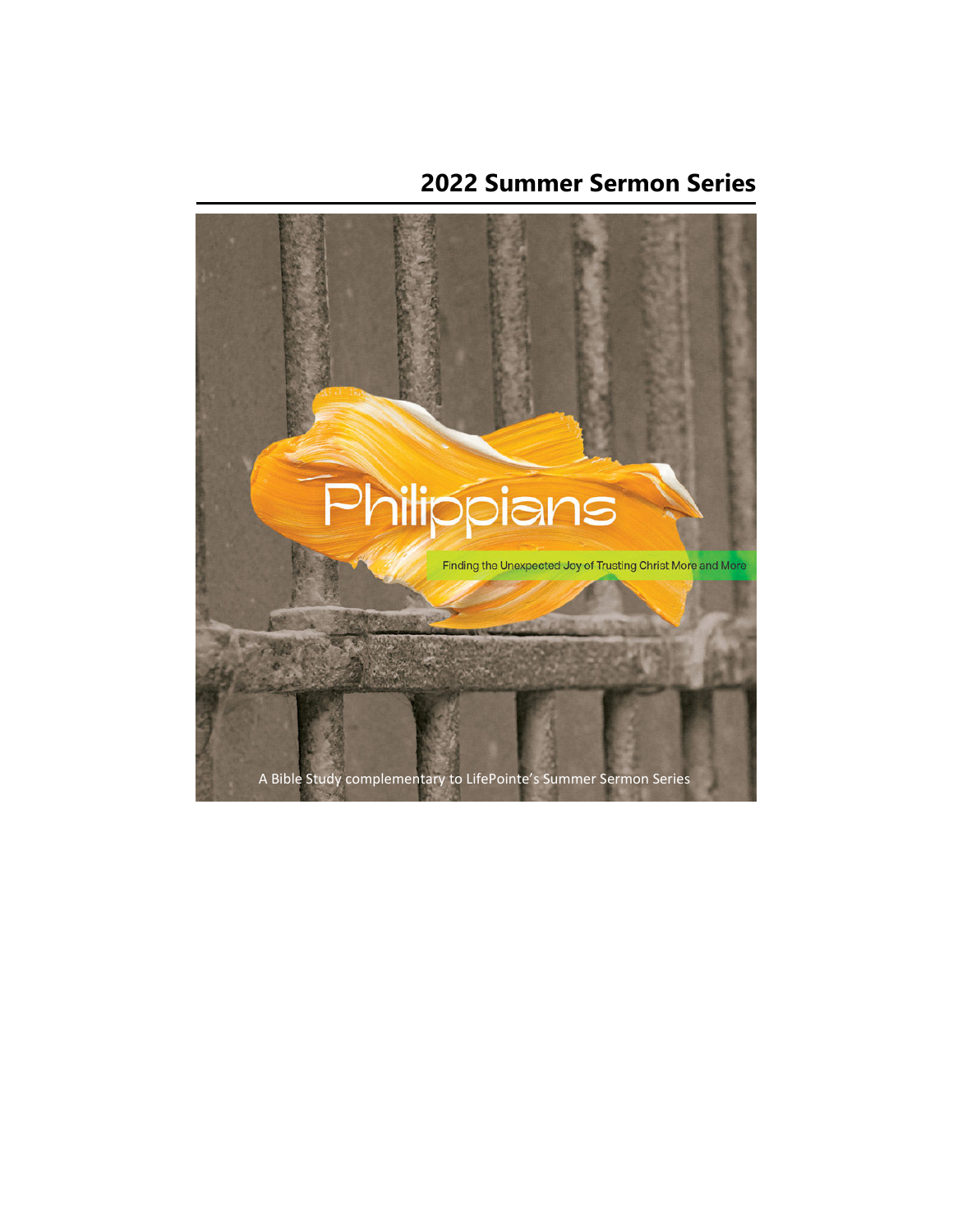- ◯ Week 1 | June 5 | Acts 16:6-40 & Philippians 1:1-2
- $\bigcap$  Week 2 | June 12 | Philippians 1:3-11
- $\bigcap$  Week 3 | June 19 | Philippians 1:12-18
- ⃝ Week 4 | June 26 | Philippians 1:19-26
- $\bigcap$  Week 5 | July 3 | Philippians 1:27-30
- $\bigcap$  Week 6 | July 10 | Philippians 2:1-4
- ⃝ Week 7 | July 17 | Philippians 2:5-11
- $\bigcap$  Week 8 | July 24 | Philippians 2:12-18
- $\bigcap$  Week 9 | July 31 | Philippians 2:19-30
- ⃝ Week 10 | August 7 | Philippians 3:1-11
- ⃝ Week 11 | August 14 | Philippians 3:12-4:1
- ⃝ Week 12 | August 21 | Philippians 4:2-9
- ⃝ Week 13 | August 28 | Philippians 4:10-13
- ⃝ Week 14 | September 4 | Philippians 4:14-23 \*Booklet Scripture are ESV

### **Introduction**

You will receive the most benefit from these studies if you follow the steps in this process. Remember that our goal is NOT to know about God's Word. Our goal is to be transformed more like Christ in our lives. Think about this quote from Duvall and Hays, from Grasping God's Word, p. 233:

"When we truly grasp God's Word, we go beyond a series of steps to a dynamic interaction with the Spirit of God. We listen more intently that we listen even to our best friend. We throw off pride and laziness and study diligently and submissively, not because we love study for study's sake, but because we love God. Rather we enter into a heavenly conversation. As you study the Bible, remember to pray that the Spirit will work in your heart so that you will have ears to hear what he is saying."

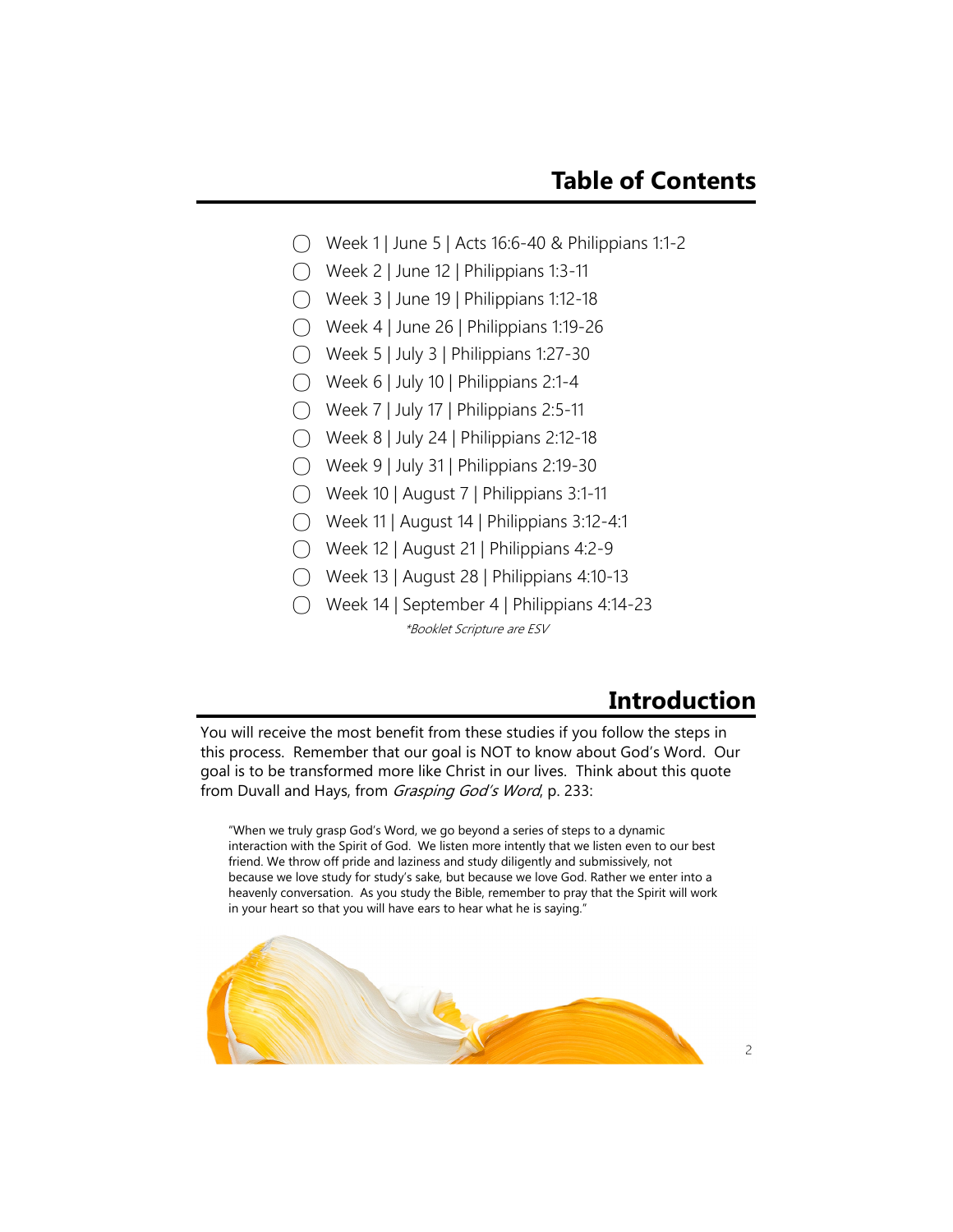Try to set aside 30 minutes to an hour each week, maybe on Saturday morning, to reflect on the text for that week. We call this the Saturday Soak! This is a time to think clearly, so try to find a quiet place without interruptions or distractions.

- 1) Begin with prayer. Ask the Holy Spirit to illuminate your mind and heart so that you can grasp the Word of God. John 16:12-14 says, "I have much more to say to you, more than you can now bear. But when he, the Spirit of truth, comes, he will guide you into all truth. He will not speak on his own; he will speak only what he hears, and he will tell you what is to yet to come. He will glorify me because it is from me that he will receive what he will make known to you."
- 2) Read the text carefully and thoughtfully. Don't read commentaries or other studies at this point. Re-read the text again, maybe in another translation. We use the ESV translation at LifePointe, but there are other good translations, like the NIV and NKJV.
- 3) Dig into the CONTENT of the text. For each sermon you will find a printed copy of the text for that week in the study guide. Use the copy to make notes, underline keywords, draw lines between similar ideas, and note contrasts and lists of things. Look at the sentences and pay attention to the nouns, verbs, and conjunctions. Look at the paragraph text as a whole. What is the flow of thought? Does the author show cause and effect or does he draw contrasts between opposites? Does the author give illustrations of something, or does he give a command or warning? Observe! Observe! Observe!
- 4) Find out about the CONTEXT of the text. What was the historical situation when the author wrote this letter? Who wrote it? To whom did he write it? What were their circumstances? You can consult notes in your study Bible, commentaries, and Bible dictionaries. You can consult the internet, but be very cautious because some sources are not reliable. Also, look at the place of this paragraph text within the book as a whole. What text comes before this text, and what come after it? How are they related?
- 5) After some prayerful reflection write down in 1-2 sentences a SUMMARY of what you think the author meant when he first wrote this text. What is the topic, and what does he say about it?
- 6) Listen to the sermon and take notes in the space provided.
- 7) Now, write out 1 or 2 big spiritual lessons or principles you have learned from the text. This is the spiritual truth that the text speaks to you with the illumination of the Holy Spirit. These lessons are timeless truths about God, about us his people, and about our relationship with God and others. They are to be applied to our lives in our current situation today.
- 8) Finally, think about how you can apply this spiritual truth to your life this week. Make it a part of your life right now!

"In our prayers, we talk to God. In our Bible study, God talks to us. We had better let God do most of the talking." Dwight L. Moody.

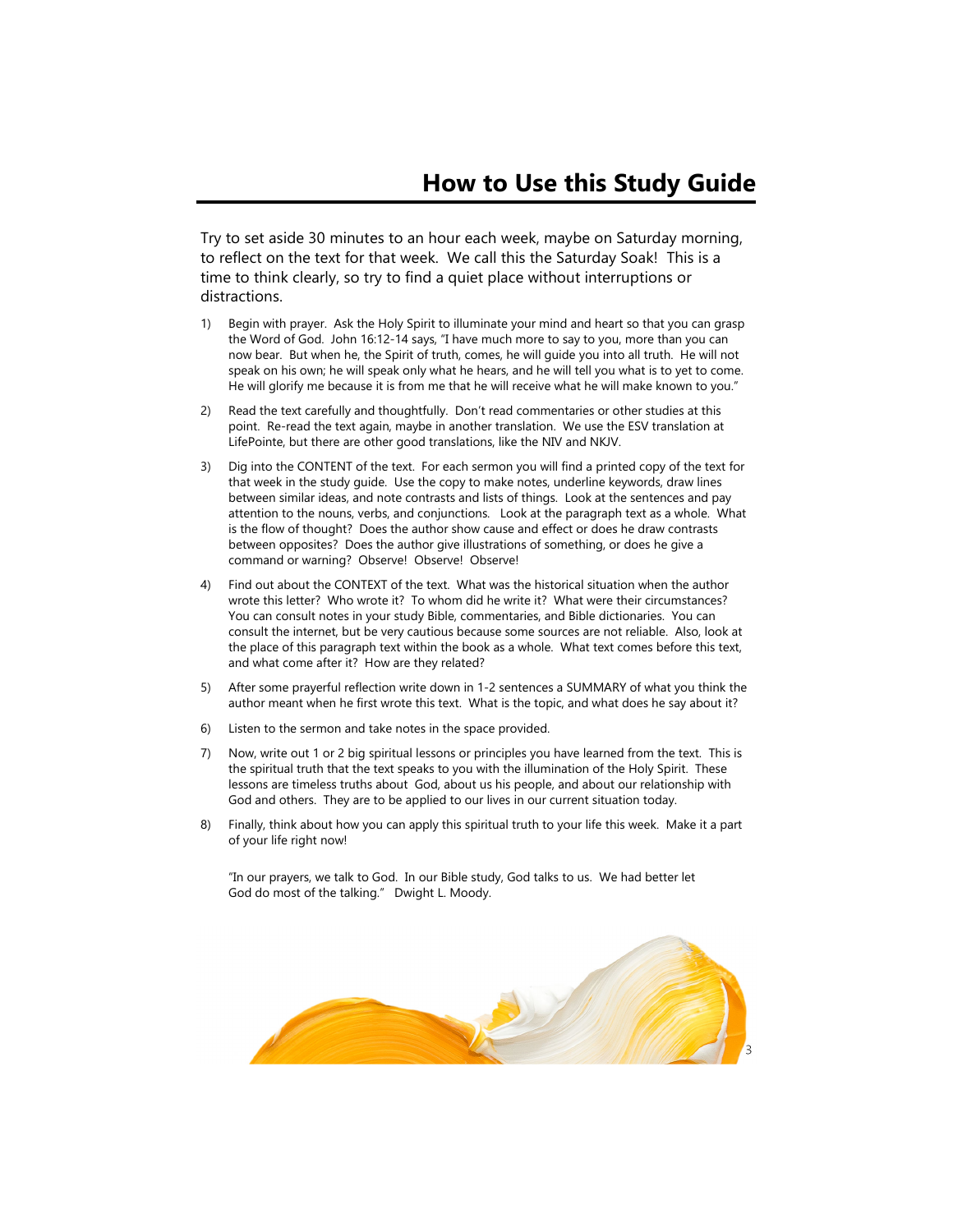#### **Philippians 1:1-2**

1 Paul and Timothy, servants of Christ Jesus,

To all the saints in Christ Jesus who are at Philippi, with the overseers and deacons: 2 Grace to you and peace from God our Father and the Lord Jesus Christ.

#### **Acts 16:6-40**

6 And they went through the region of Phrygia and Galatia, having been forbidden by the Holy Spirit to speak the word in Asia. 7 And when they had come up to Mysia, they attempted to go into Bithynia, but the Spirit of Jesus did not allow them. 8 So, passing by Mysia, they went down to Troas. 9 And a vision appeared to Paul in the night: a man of Macedonia was standing there, urging him and saying, "Come over to Macedonia and help us." 10 And when Paul had seen the vision, immediately we sought to go on into Macedonia, concluding that God had called us to preach the gospel to them.

11 So, setting sail from Troas, we made a direct voyage to Samothrace, and the following day to Neapolis, 12 and from there to Philippi, which is a leading city of the district of Macedonia and a Roman colony. We remained in this city some days. 13 And on the Sabbath day we went outside the gate to the riverside, where we supposed there was a place of prayer, and we sat down and spoke to the women who had come together. 14 One who heard us was a woman named Lydia, from the city of Thyatira, a seller of purple goods, who was a worshiper of God. The Lord opened her heart to pay attention to what was said by Paul. 15 And after she was baptized, and her household as well, she urged us, saying, "If you have judged me to be faithful to the Lord, come to my house and stay." And she prevailed upon us.

16 As we were going to the place of prayer, we were met by a slave girl who had a spirit of divination and brought her owners much gain by fortune-telling. 17 She followed Paul and us, crying out, "These men are servants of the Most High God, who proclaim to you the way of salvation." 18 And this she kept doing for many days. Paul, having become greatly annoyed, turned and said to the spirit, "I command you in the name of Jesus Christ to come out of her." And it came out that very hour.

19 But when her owners saw that their hope of gain was gone, they seized Paul and Silas and dragged them into the marketplace before the rulers. 20 And when they had brought them to the magistrates, they said, "These men are Jews, and they are disturbing our city. 21 They advocate customs that are not lawful for us as Romans to accept or practice." 22 The crowd joined in attacking them, and the magistrates tore the garments off them and gave orders to beat them with rods. 23 And when they had inflicted many blows upon them, they threw them into prison, ordering the jailer to keep them safely. 24 Having received this order, he put them into the inner prison and fastened their feet in the stocks.

25 About midnight Paul and Silas were praying and singing hymns to God, and the prisoners were listening to them, 26 and suddenly there was a great earthquake, so that the foundations of the prison were shaken. And immediately all the doors were opened, and everyone's bonds were unfastened. 27 When the jailer woke and saw that the prison doors were open, he drew his sword and was about to kill himself, supposing that the prisoners had escaped. 28 But Paul cried with a loud voice, "Do not harm yourself, for we are all here." 29 And the jailer called for lights and rushed in, and trembling with fear he fell down before Paul and Silas. 30 Then he brought them out and said, "Sirs, what must I do to be saved?" 31 And they said, "Believe in the Lord Jesus, and you will be saved, you and your household." 32 And they spoke the word of the Lord to him and to all who were in his house. 33 And he took them the same hour of the night and washed their wounds; and he was baptized at once, he and all his family. 34 Then he brought them up into his house and set food before them. And he rejoiced along with his entire household that he had believed in God.

35 But when it was day, the magistrates sent the police, saying, "Let those men go." 36 And the jailer reported these words to Paul, saying, "The magistrates have sent to let you go. Therefore come out now and go in peace." 37 But Paul said to them, "They have beaten us publicly, uncondemned, men who are Roman citizens, and have thrown us into prison; and do they now throw us out secretly? No! Let them come themselves and take us out." 38 The police reported these words to the magistrates, and they were afraid when they heard that they were Roman citizens. 39 So they came and apologized to them. And they took them out and asked them to leave the city. 40 So they went out of the prison and visited Lydia. And when they had seen the brothers, they encouraged them and departed.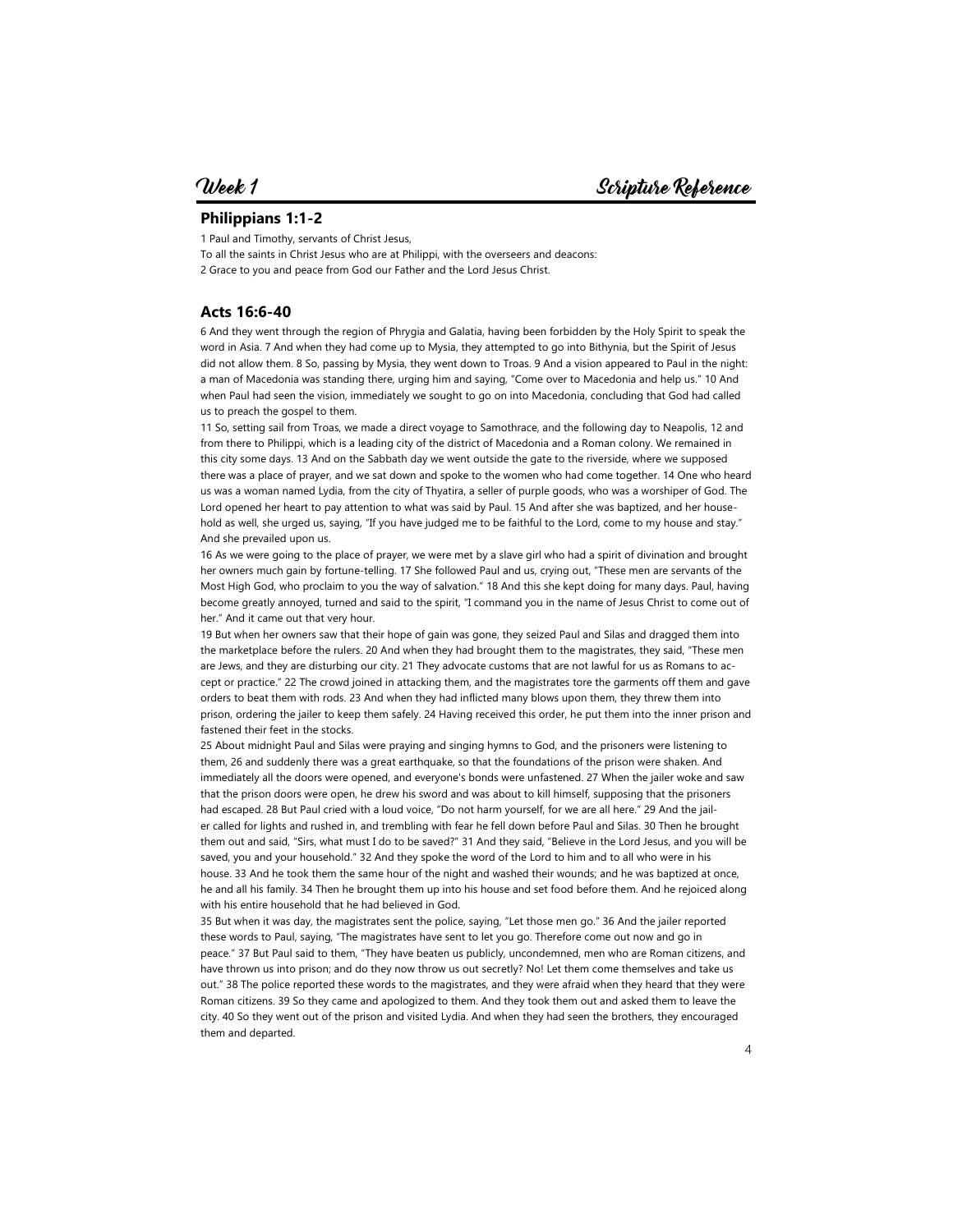- 1) Paul and Timothy founded the church at Philippi and they call themselves 'servants'. Paul addresses the members of the church at Philipp and calls them 'saints'. What do these terms tell us about the nature of the church?
- 2) The church at Philippi was begun with Lydia, a business woman in the city, a slave girl delivered from demons, and the Roman jail keeper for the city. Epaphroditus was also a member (2:25-30) and two other women, Euodia and Syntyche (4:2-3). The church is about 10 years old when Paul writes this letter to them. He also mentions the pastors and deacons in his greeting. How would you describe the make-up of this church? How did they manage to work together in spite of variety of people in the fellowship?
- 3) Paul greets this church blessing them with grace and peace (1:2) What does this greeting mean for Christians?
- 4) What else can you find out about Paul and his situation in prison and the situation of the Philippian church when this letter was written in about A.D. 62?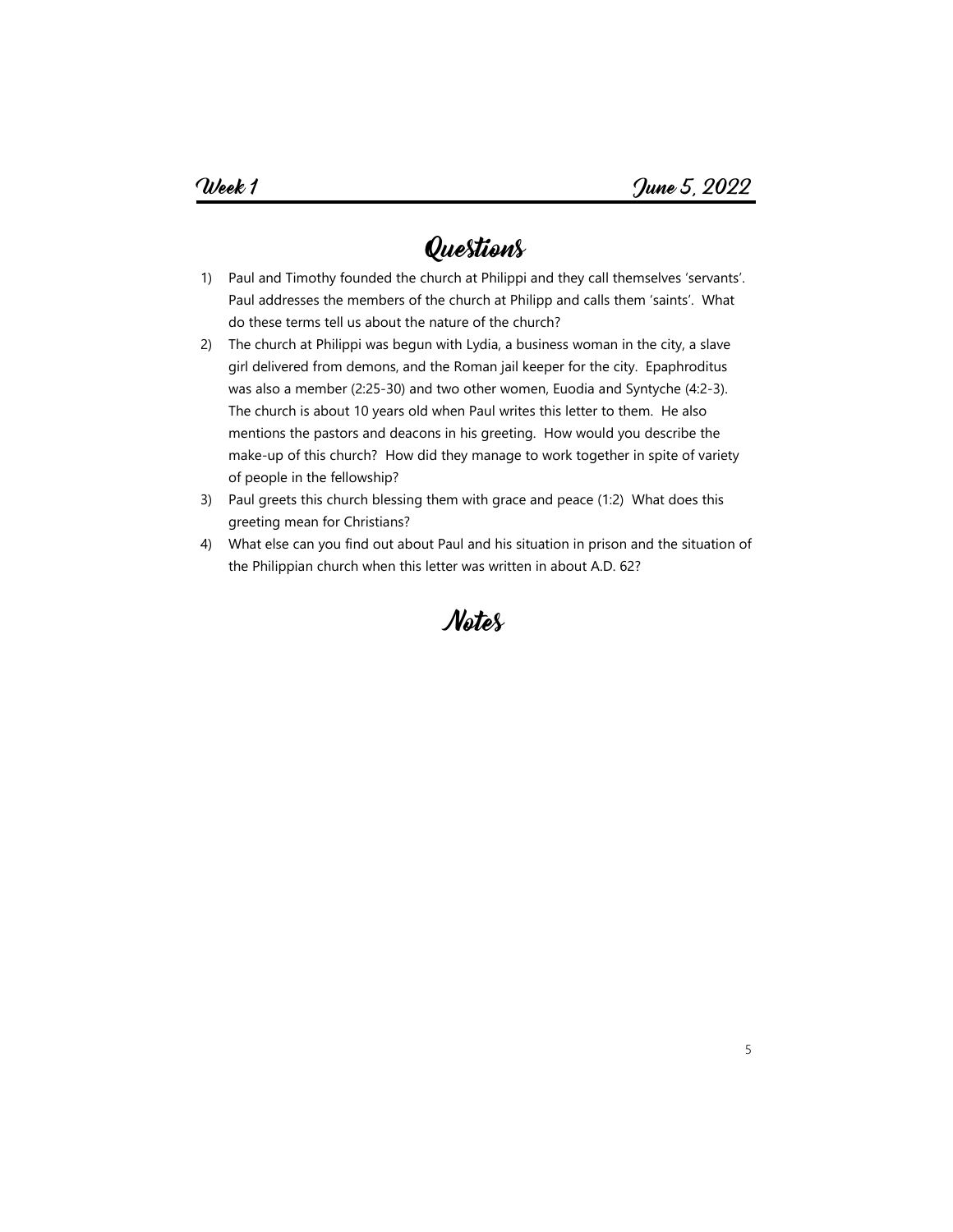#### **Philippians 1:3-11**

 $3$ I thank my God in all my remembrance of you,  $4$  always in every prayer of mine for you all making my prayer with joy, <sup>5</sup> because of your partnership in the gospel from the first day until now. <sup>6</sup> And I am sure of this, that he who began a good work in you will bring it to completion at the day of Jesus Christ.<sup>7</sup> It is right for me to feel this way about you all, because I hold you in my heart, for you are all partakers with me of grace, both in my imprisonment and in the defense and confirmation of the gospel.  $8$  For God is my witness, how I yearn for you all with the affection of Christ Jesus.  $9$  And it is my prayer that your love may abound more and more, with knowledge and all discernment,  $10$  so that you may approve what is excellent, and so be pure and blameless for the day of Christ,  $11$  filled with the fruit of righteousness that comes through Jesus Christ, to the glory and praise of God.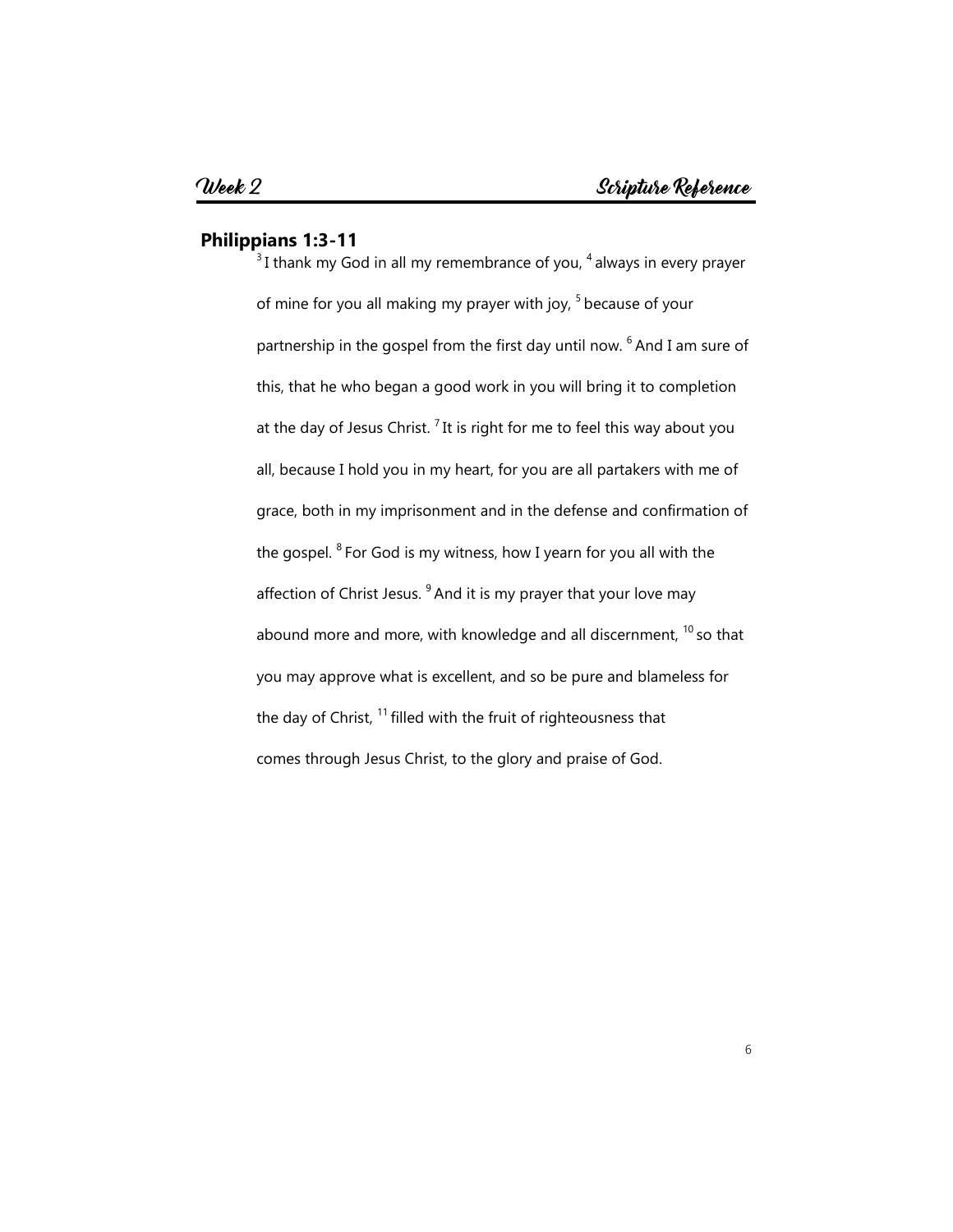1) Paul gives three reasons for his joy in praying for the Philippians. Can you find them in these verses?

A. He is thankful for their "partnership in the gospel".

- B. He is confident that God will "bring to completion" his work in them.
- C. He feels deep affection for them because they are "partakers with me in grace".
- 2) Why are these reasons for joy and thankfulness important? Is there a significant relationship between his confidence in God's work in them and their partnership in the gospel?
- 3) Paul wrote this letter most probably from prison in Rome. Yet, he writes a letter of deep joy and gratitude to God for the Philippians. How is that possible, do you think?
- 4) Paul prays a specific prayer for the Philippian church in verses 9-11. Note what he prays for and what he does not pray for. Why is this an important prayer model for us today as we pray for each other?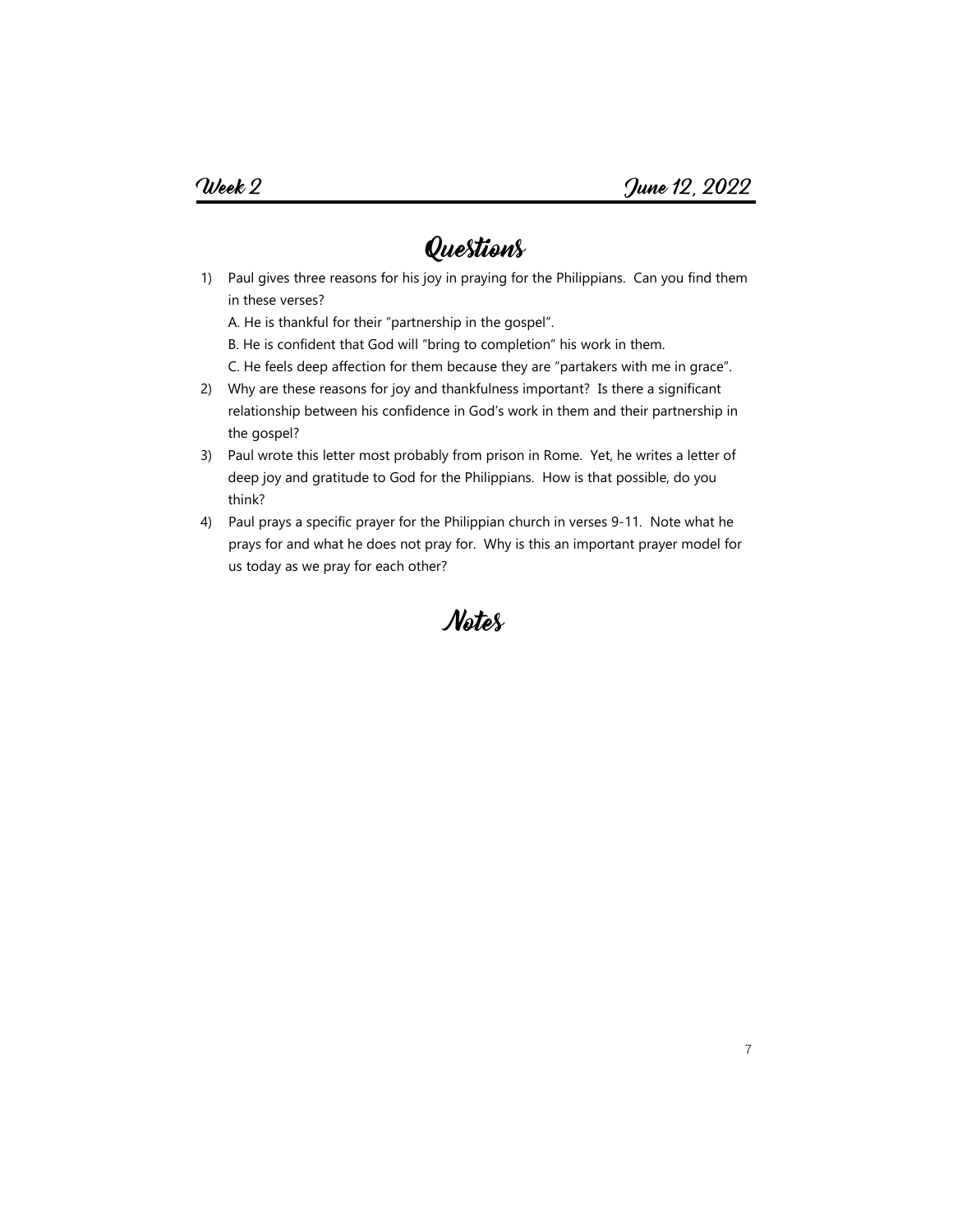#### **Philippians 1:12-18**

12 I want you to know, brothers, that what has happened to me has really served to advance the gospel, 13 so that it has become known throughout the whole imperial guard and to all the rest that my imprisonment is for Christ. 14 And most of the brothers, having become confident in the Lord by my imprisonment, are much more bold to speak the word without fear.

15 Some indeed preach Christ from envy and rivalry, but others from good will. 16 The latter do it out of love, knowing that I am put here for the defense of the gospel. 17 The former proclaim Christ out of selfish ambition, not sincerely but thinking to afflict me in my imprisonment. 18 What then? Only that in every way, whether in pretense or in truth, Christ is proclaimed, and in that I rejoice. Yes, and I will rejoice,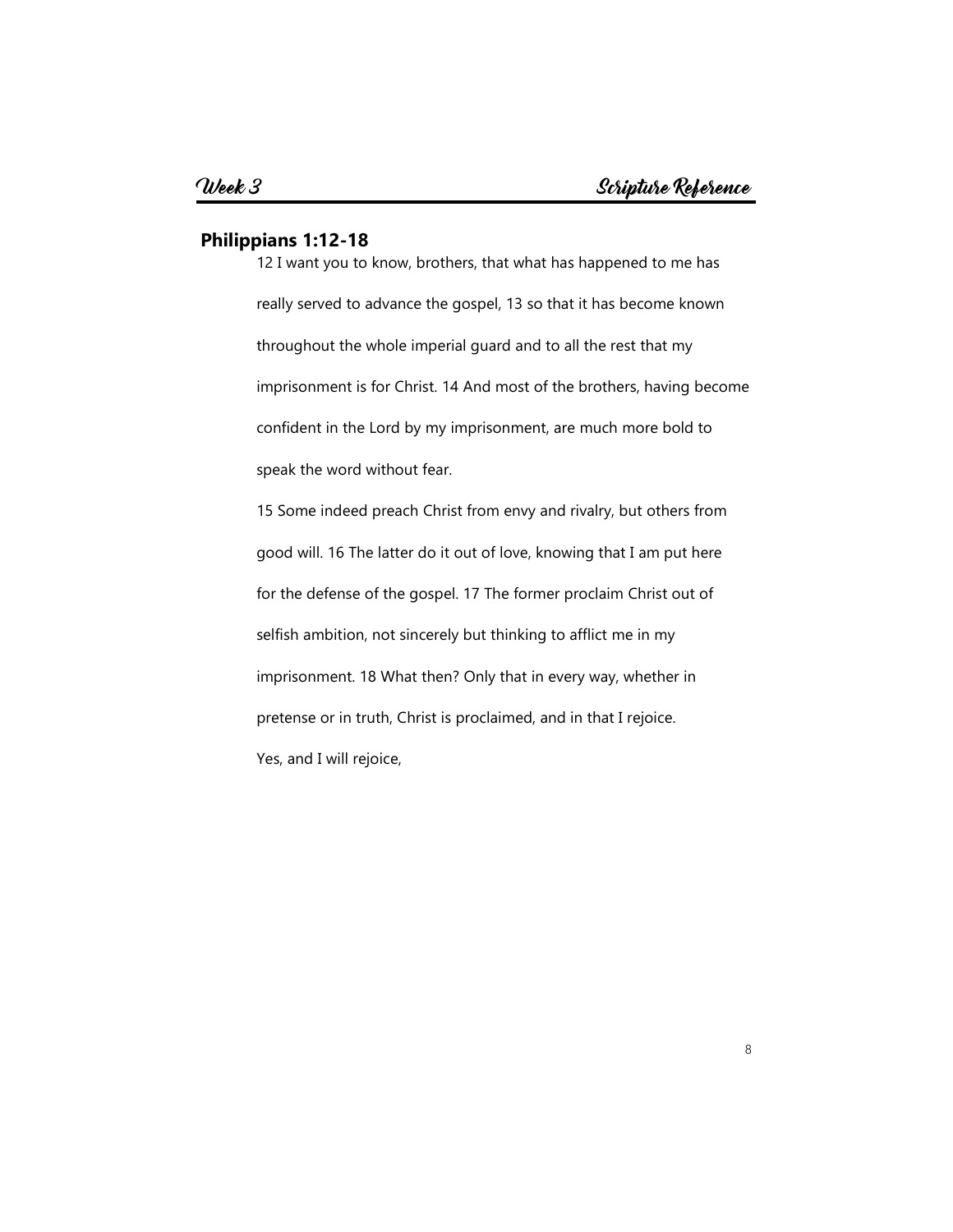- 1) How did Paul's imprisonment advance the gospel? Through what means? How far did the Good News travel?
- 2) Paul states, "Some preach out of envy and rivalry, but others out of good will. The latter do so in love, knowing that am here for the defense of the gospel. The former preach Christ out of selfish ambition, not sincerely, supposing that they can stir up trouble for me while I am in chains. But what does it matter? The important thing is that in every way, whether from false motive or true, Christ is preached. And because of this rejoice."

Why is Paul able to rejoice when some are preaching out of selfish ambition? What will they gain and what trouble do they hope to cause Paul? How is Paul able to continue to serve with joy?

3) Paul's preaching and teaching was in no way hindered by the chains he wore. He preached and taught the gospel with enthusiasm and rejoicing each time he spoke. How does Paul's action/reaction provide guidance for each of us when faced with hardship?

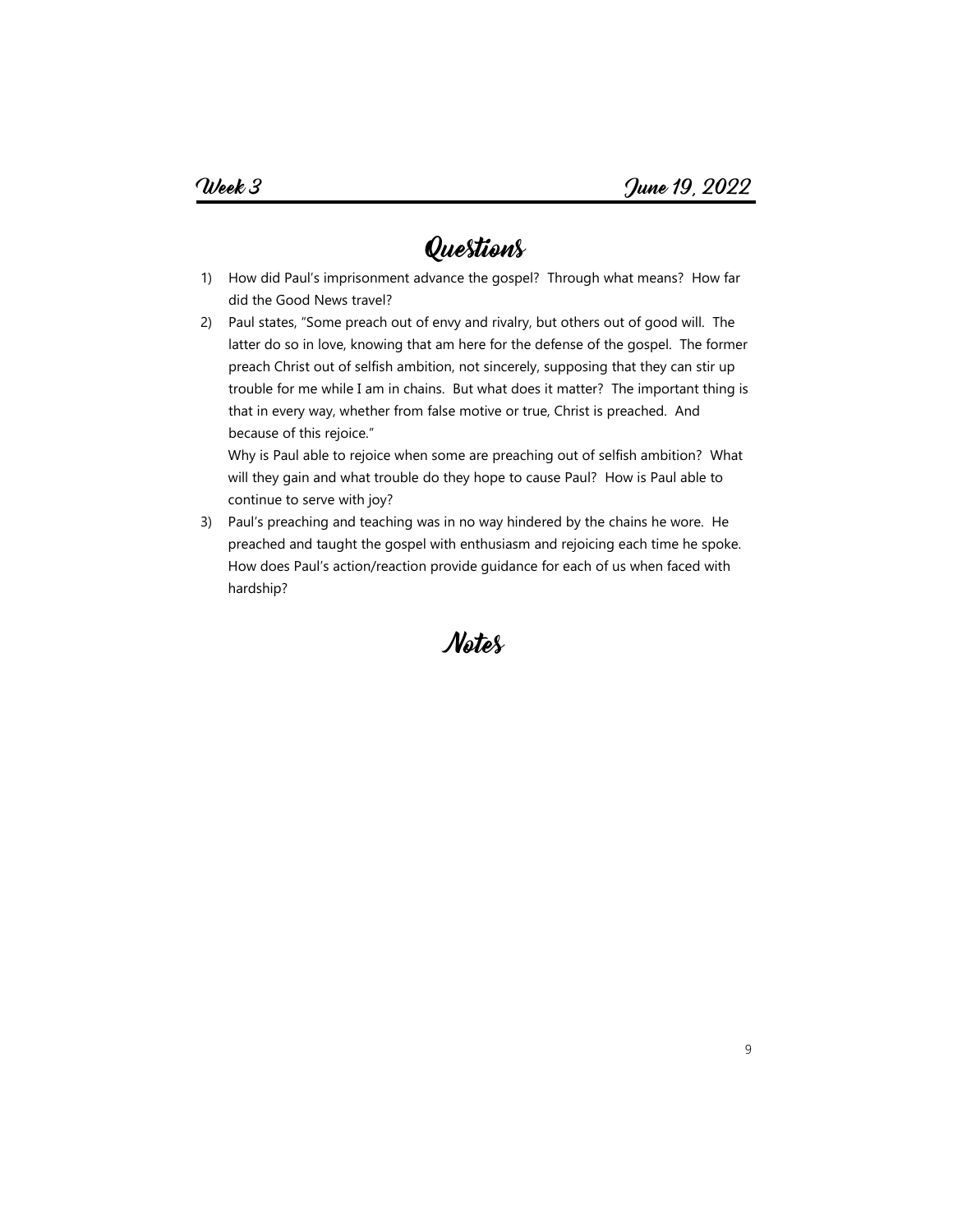#### **Philippians 1:18-26**

18 What then? Only that in every way, whether in pretense or in truth,

Christ is proclaimed, and in that I rejoice.

Yes, and I will rejoice,

 $19$  for I know that through your prayers and the help of the Spirit of Jesus Christ this will turn out for my deliverance,  $20$  as it is my eager expectation and hope that I will not be at all ashamed, but that with full courage now as always Christ will be honored in my body, whether by life or by death. <sup>21</sup> For to me to live is Christ, and to die is gain. <sup>22</sup> If I am to live in the flesh, that means fruitful labor for me. Yet which I shall choose I cannot tell.  $^{23}$  I am hard pressed between the two. My desire is to depart and be with Christ, for that is far better.  $^{24}$  But to remain in the flesh is more necessary on your account.  $25$  Convinced of this, I know that I will remain and continue with you all, for your progress and joy in the faith,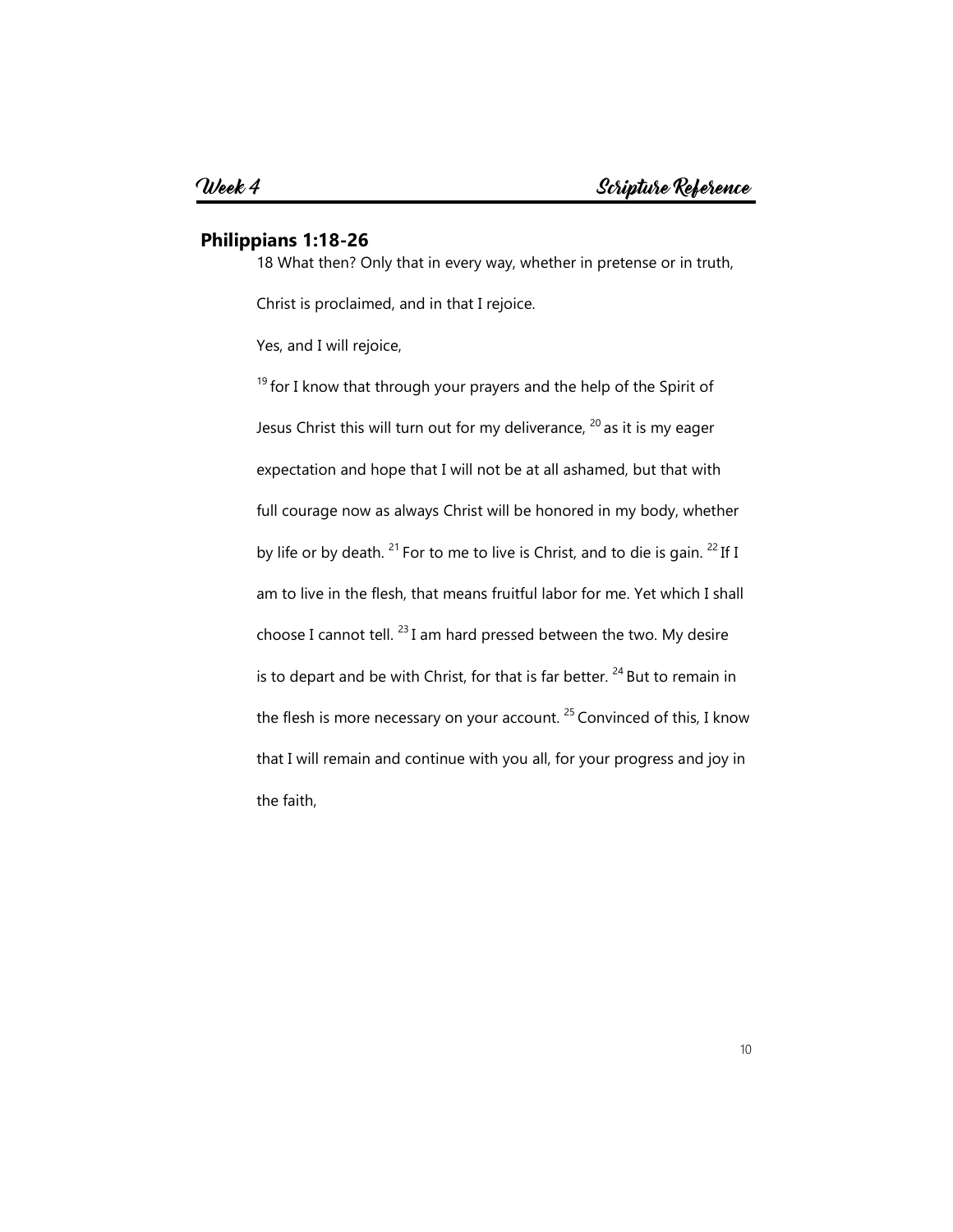- 1) Where was Paul when he wrote this letter?
- 2) He senses that his death may be coming very soon, but he is ready to die. What gives Paul this kind of confidence to face death?
- 3) Paul found deep significance and meaning for his life. How would you describe the basic foundational meaning of Paul's life? How would you describe the basic foundational meaning of your life? What do you live for?
- 4) Paul prays that Christ will be honored in his physical life, whether in life of death, (1:20). What does Paul think he can do to honor Christ in his life according to these verses? See especially verses 24-26. What are you doing right now in your life to bring honor to Christ so that you will not be ashamed when you meet him face to face?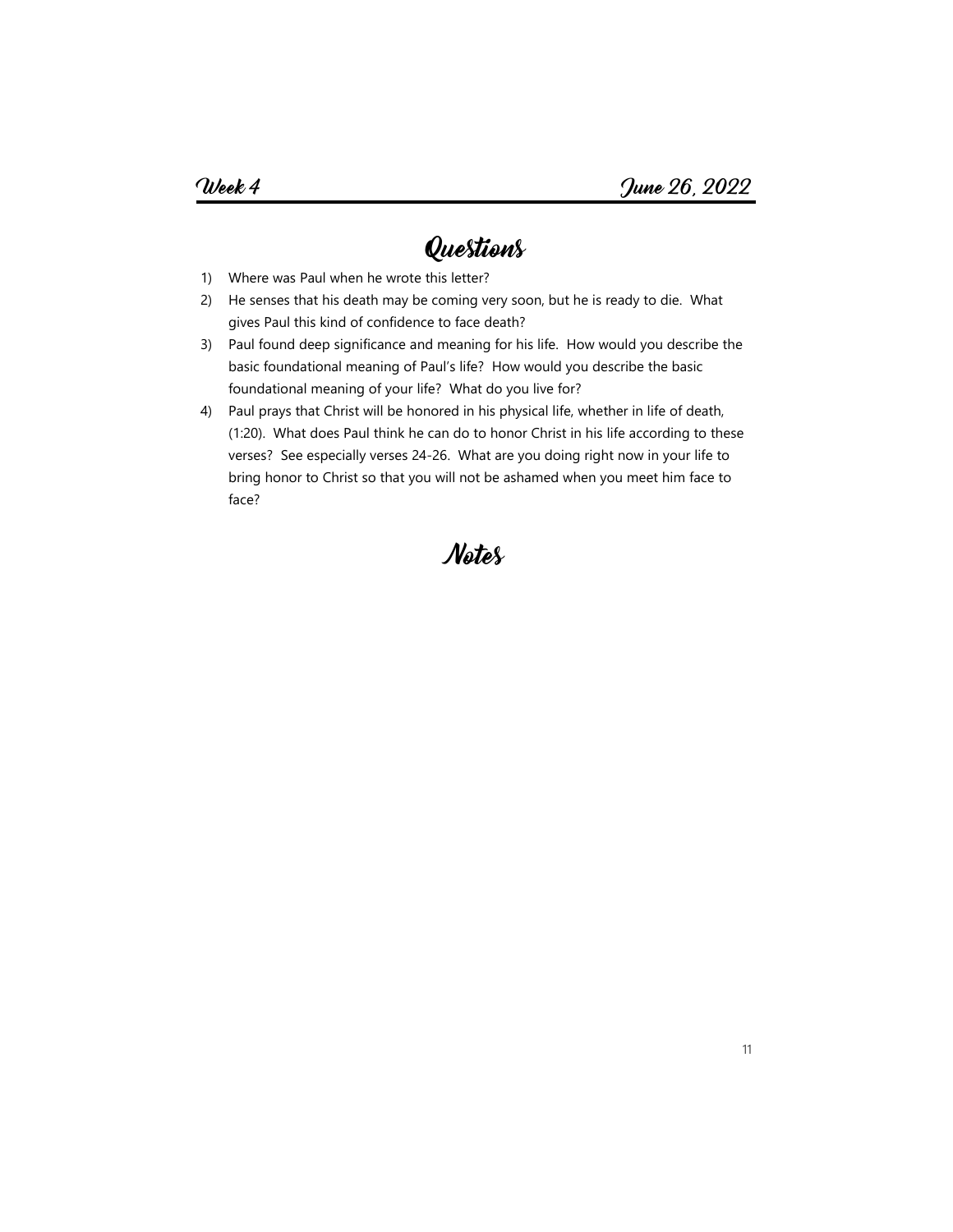#### **Philippians 1:27-30**

 $27$  Only let your manner of life be worthy of the gospel of Christ, so that whether I come and see you or am absent, I may hear of you that you are standing firm in one spirit, with one mind striving side by side for the faith of the gospel,  $^{28}$  and not frightened in anything by your opponents. This is a clear sign to them of their destruction, but of your salvation, and that from God.  $^{29}$  For it has been granted to you that for the sake of Christ you should not only believe in him but also suffer for his sake,  $30$  engaged in the same conflict that you saw I had and now hear that I still have.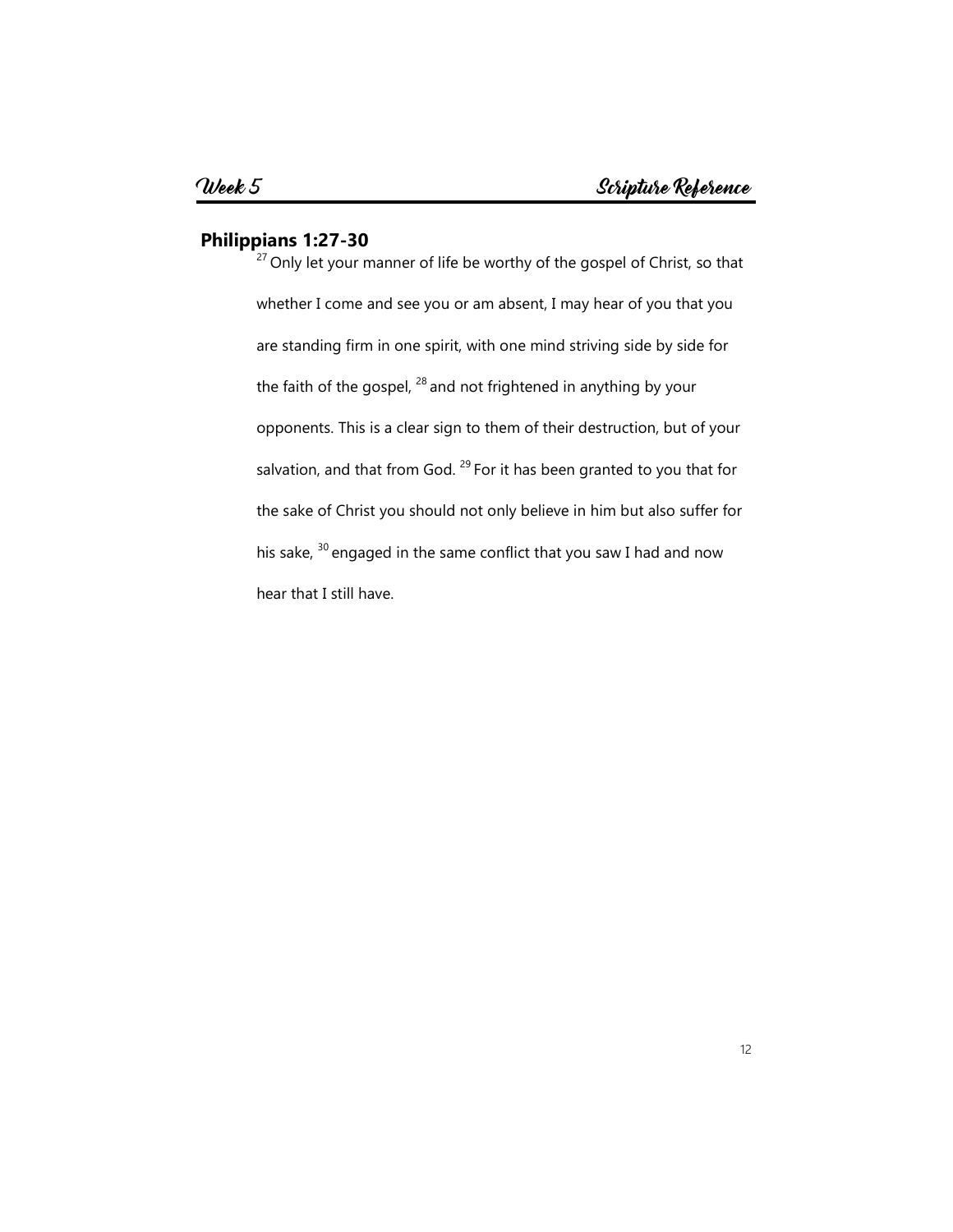- 1) Paul is calling the people of the church of Philippi to a number of things that are 'worthy of the gospel' in verses 1:27-30. List them below.
- 2) In verse 1:30 when Paul writes of the conflict that he still has, what is he referring to?
- 3) In verse 1:29 Paul says that the Philippians have been called to believe in Christ, but also suffer for him. Are all Christians 'called' to suffer for Christ? What does it mean, according to these verses, to suffer for Christ?
- 4) In 1 or 2 sentences summarize the main idea of this paragraph (Philippians 1:27-30). What is the spiritual truth we can understand from this text?

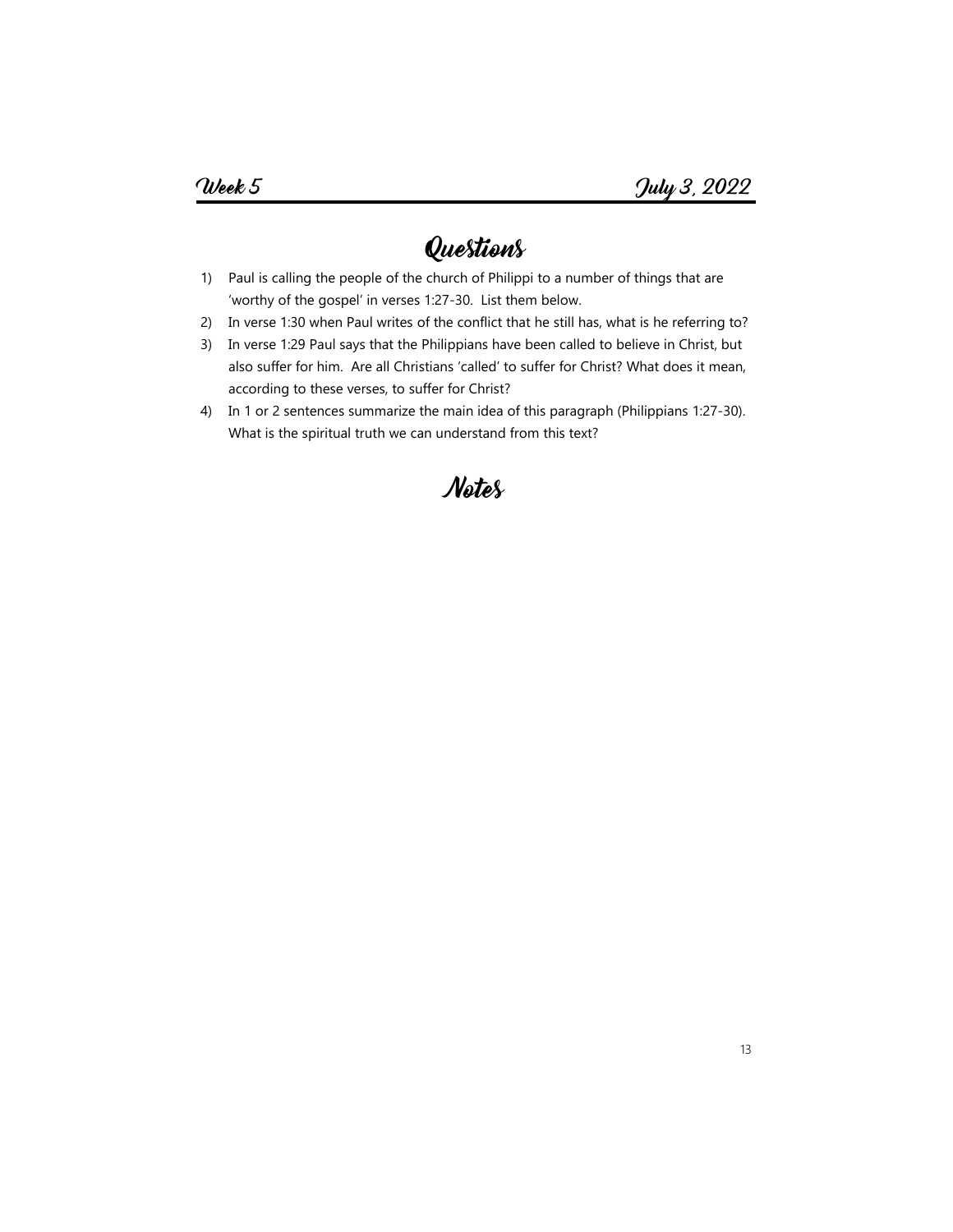#### **Philippians 2:1-4**

**2** So if there is any encouragement in Christ, any comfort from love, any participation in the Spirit, any affection and sympathy,  $2$  complete my joy by being of the same mind, having the same love, being in full accord and of one mind.<sup>3</sup> Do nothing from selfish ambition or conceit, but in humility count others more significant than yourselves. <sup>4</sup> Let each of you look not only to his own interests, but also to the interests of others.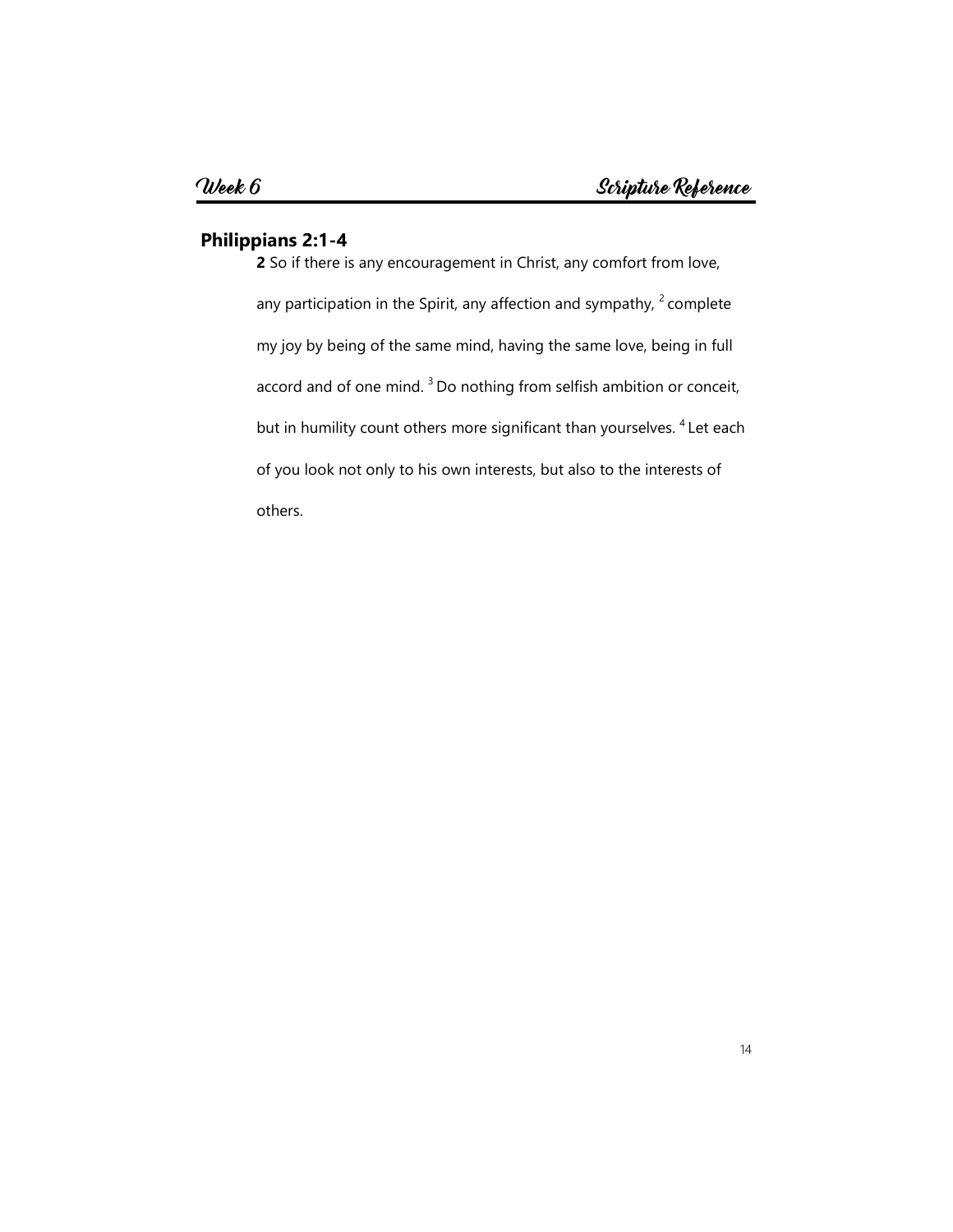- 1) How does Paul describe Christian humility?
- 2) How should those in Christ demonstrate unity? How does humility promote unity in the body of Christ?
- 3) Who is Paul addressing in this letter? What is their demographic? (See Acts 16:6- 40). What issues do you think this group of people might face to maintain unity in the body?
- 4) What is the spiritual principle we can draw from this paragraph that should set the standard for our own conduct in the church?

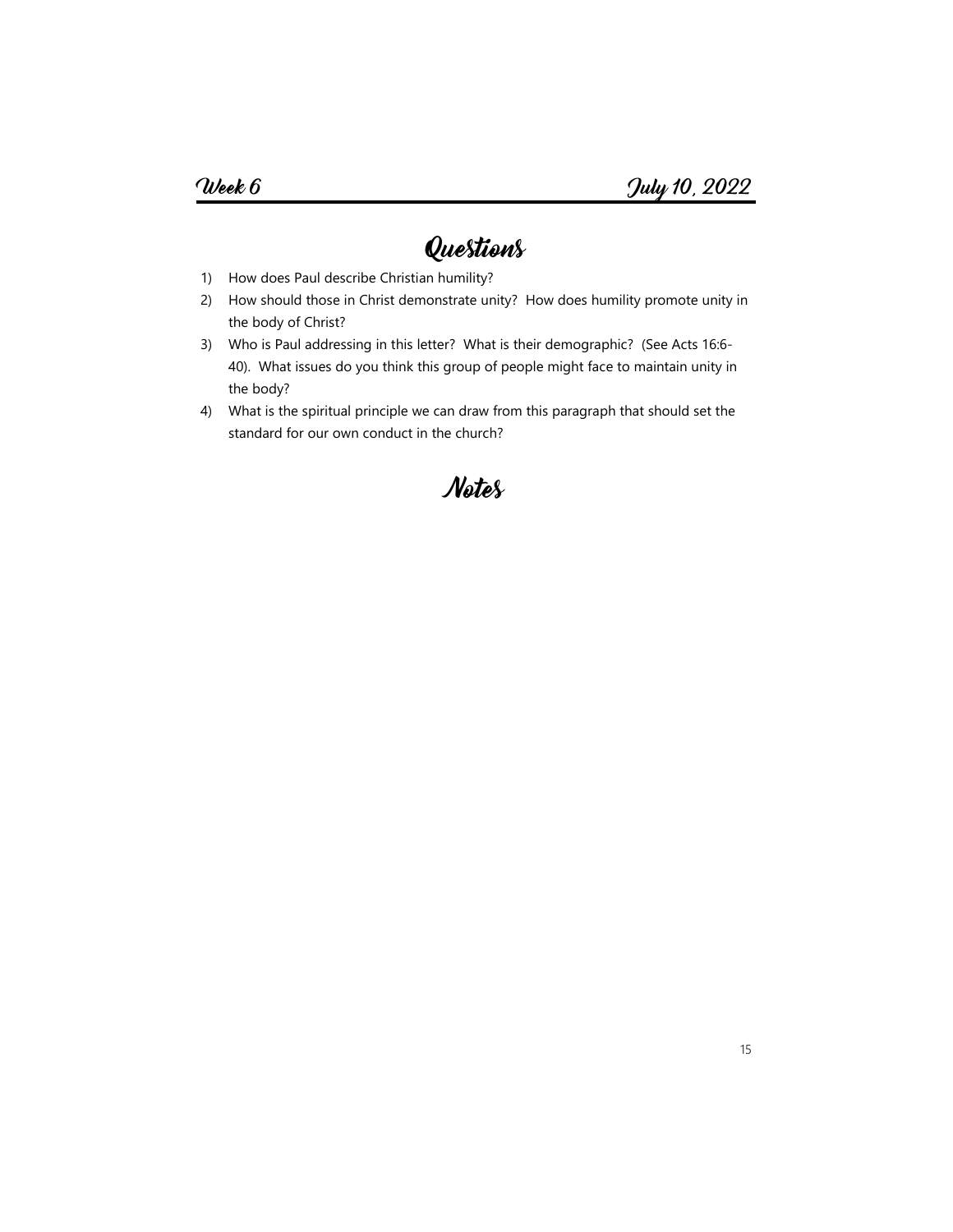#### **Philippians 2:5-11**

 $\frac{1}{5}$ Have this mind among yourselves, which is yours in Christ Jesus,  $^6$  who, though he was in the form of God, did not count equality with God a thing to be grasped,  $7$  but emptied himself, by taking the form of a servant, being born in the likeness of men. <sup>8</sup> And being found in human form, he humbled himself by becoming obedient to the point of death, even death on a cross. <sup>9</sup> Therefore God has highly exalted him and bestowed on him the name that is above every name,  $10$  so that at the name of Jesus every knee should bow, in heaven and on earth and under the earth,  $11$  and every tongue confess that Jesus Christ is Lord, to the glory of God the Father.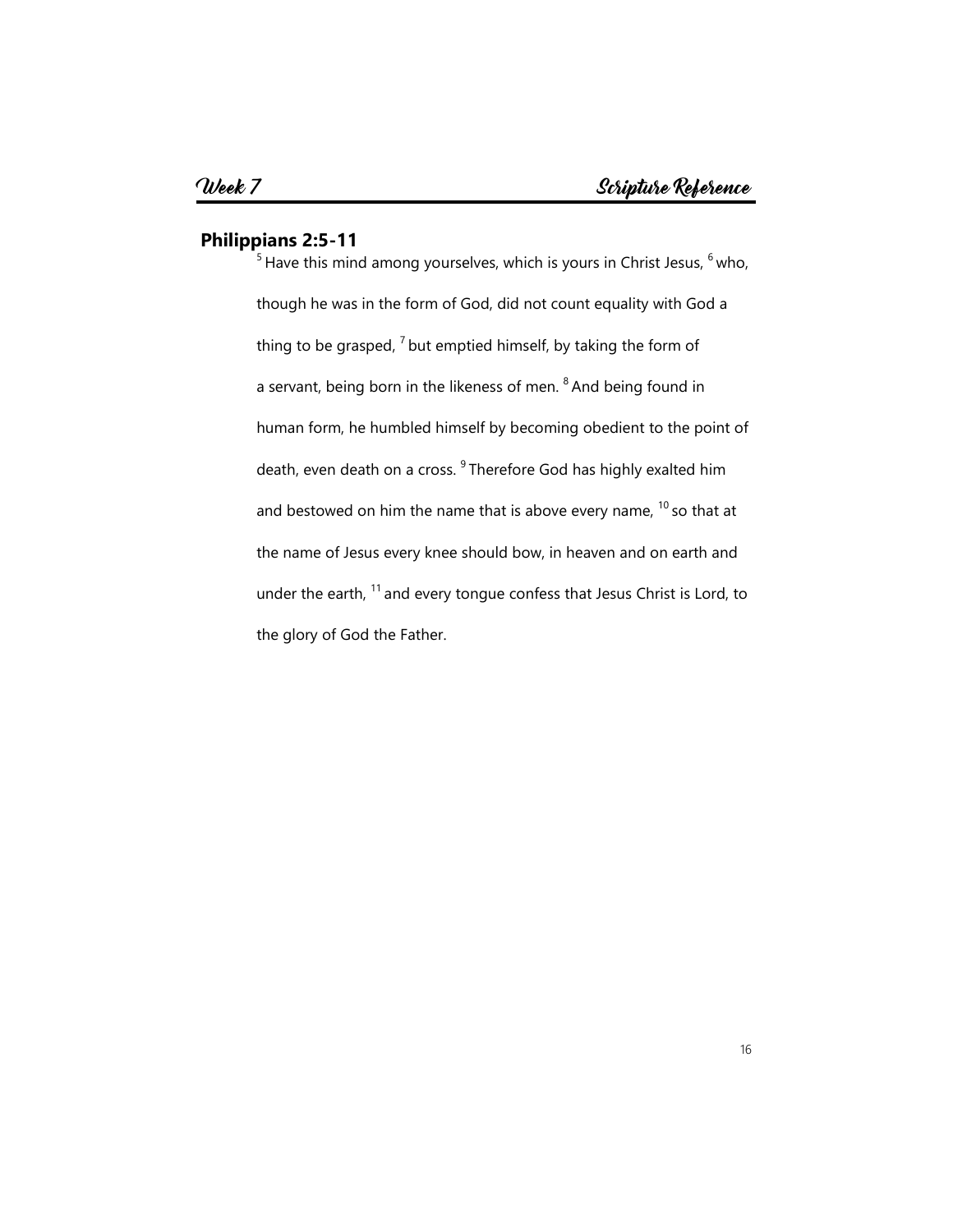- 1) This is one of the great 'hymns of Christ' in the New Testament. It describes the 'humility' of Christ. Make a list of the steps of Christ's humility in leaving his glory in heaven and coming to earth to die as a criminal for our sins.
- 2) There are several key words in this paragraph. Can you give a definition of the following?
	- a. Equality with God is not to be 'grasped.'
	- b. 'made himself nothing' he emptied himself.
	- c. 'being found in human form'.
	- d. 'becoming obedient to the point of death.'
- 3) In your own words, why did God exalt Jesus Christ?
- 4) The main point of these verses is not to tell us about Christ and his work. According to verse 5, what is the main point that Paul wants to make in this paragraph?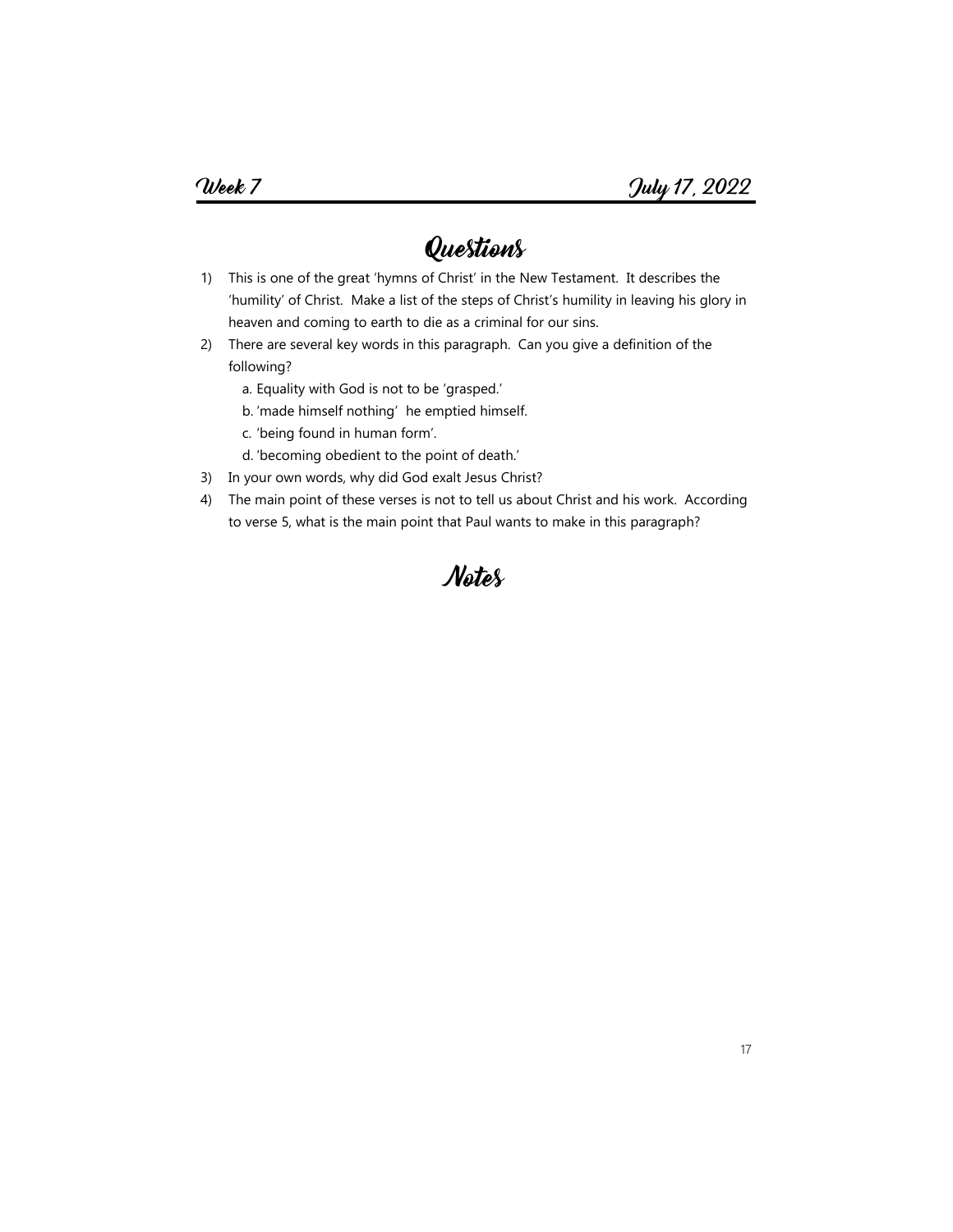#### **Philippians 2:12-18**

 $12$ Therefore, my beloved, as you have always obeyed, so now, not only as in my presence but much more in my absence, work out your own salvation with fear and trembling,  $^{13}$  for it is God who works in you, both to will and to work for his good pleasure.

 $14$  Do all things without grumbling or disputing,  $15$  that you may be blameless and innocent, children of God without blemish in the midst of a crooked and twisted generation, among whom you shine as lights in the world,  $16$  holding fast to the word of life, so that in the day of Christ I may be proud that I did not run in vain or labor in vain.  $17$  Even if I am to be poured out as a drink offering upon the sacrificial offering of your faith, I am glad and rejoice with you all.<sup>18</sup> Likewise you also should be glad and rejoice with me.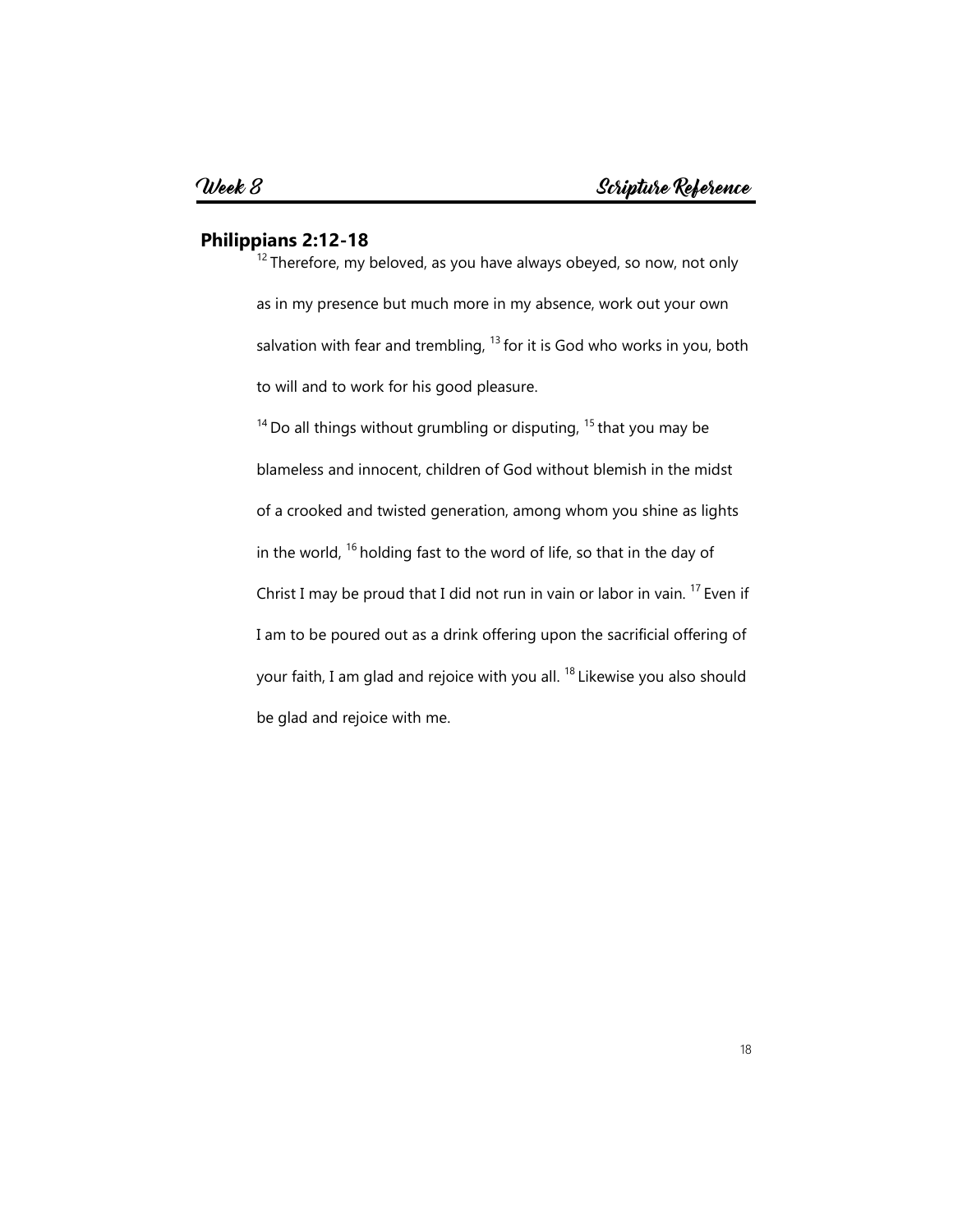- 1) What does Paul mean when he tells the believers in Philippi to work out their salvation? Does salvation depend on our work?
- 2) How does Paul encourage us in verse 13?
- 3) What does Paul mean by the phrase 'with fear and trembling' in verse 12?
- 4) How are verses 12 and 13 pivotal to chapters 1 and 2?
- 5) What is the result of our obedience to Christ?
- 6) Why are verses 12 and 13 so important to living our life of faith in Jesus?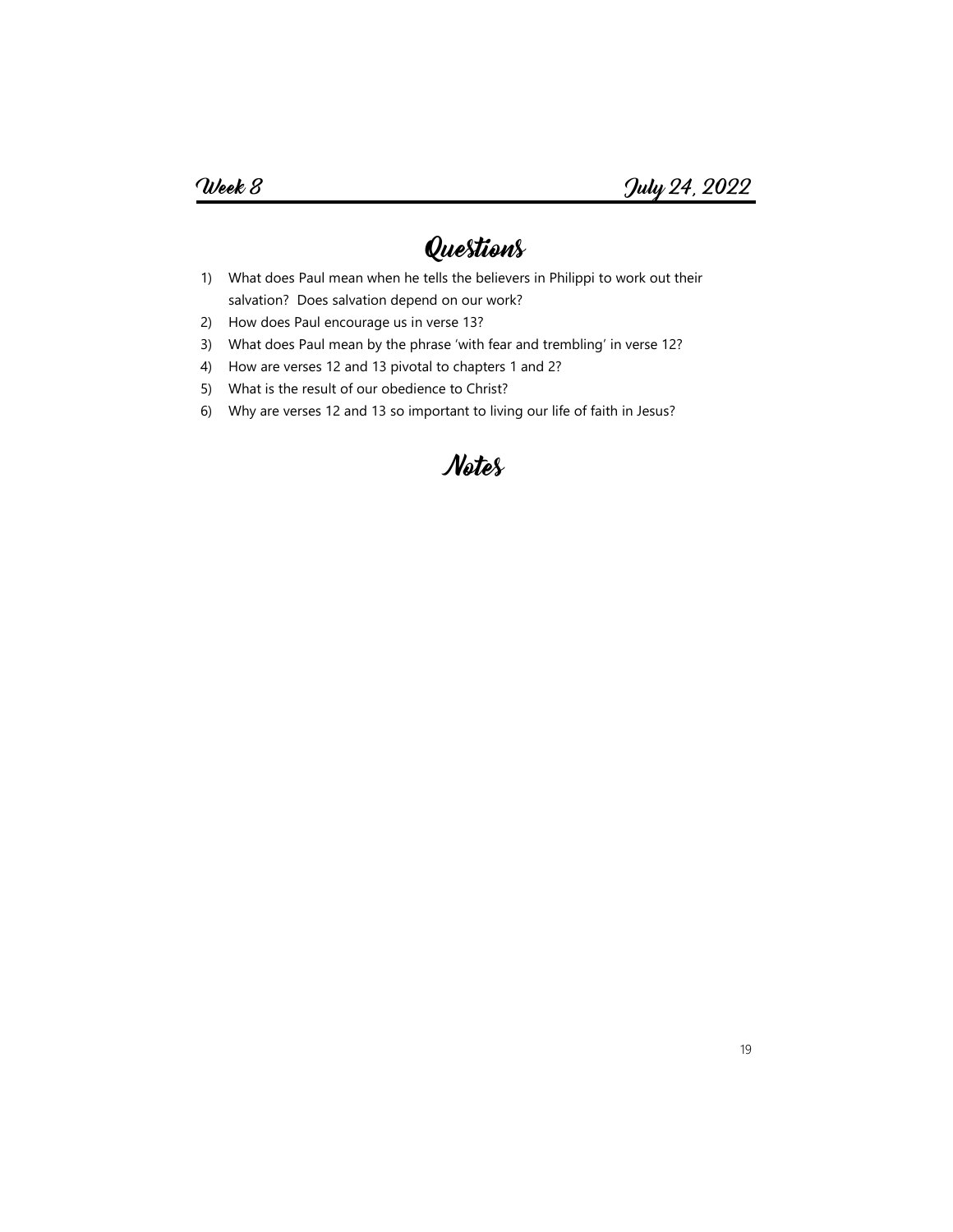#### **Philippians 2:19-30**

 $19$ I hope in the Lord Jesus to send Timothy to you soon, so that I too may be cheered by news of you.  $^{20}$  For I have no one like him, who will be genuinely concerned for your welfare.  $21$  For they all seek their own interests, not those of Jesus Christ.  $^{22}$  But you know Timothy's proven worth, how as a son with a father he has served with me in the gospel.  $^{23}$  I hope therefore to send him just as soon as I see how it will go with me,  $^{24}$  and I trust in the Lord that shortly I myself will come also.  $^{25}$ I have thought it necessary to send to you Epaphroditus my brother and fellow worker and fellow soldier, and your messenger and minister to my need,  $^{26}$  for he has been longing for you all and has been distressed because you heard that he was ill.  $^{27}$  Indeed he was ill, near to death. But God had mercy on him, and not only on him but on me also, lest I should have sorrow upon sorrow.  $^{28}$  I am the more eager to send him, therefore, that you may rejoice at seeing him again, and that I may be less anxious.  $29$  So receive him in the Lord with all joy, and honor such men, <sup>30</sup> for he nearly died for the work of Christ, risking his life to complete what was lacking in your service to me.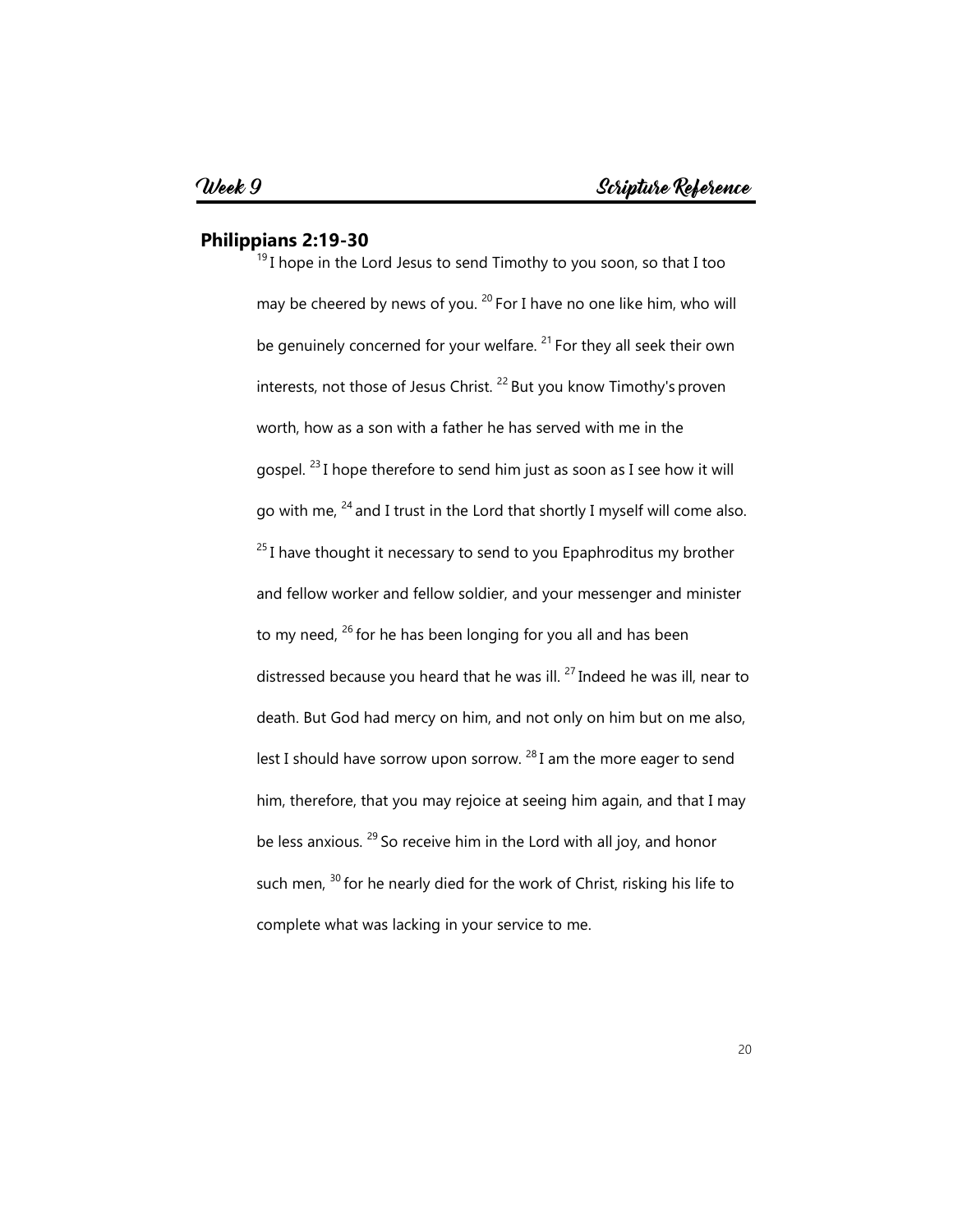- 1) Who were Timothy and Epaphroditus? Look them up in a study Bible or online.
- 2) What was the connection between these two men to Paul and to the Philippian church?
- 3) What kind of words does Paul use to describe the character of these 2 men?
- 4) What kind of leaders should we honor in our church? See verse 29.
- 5) What characteristics do you see in these two men that you could emulate in our own service to the church?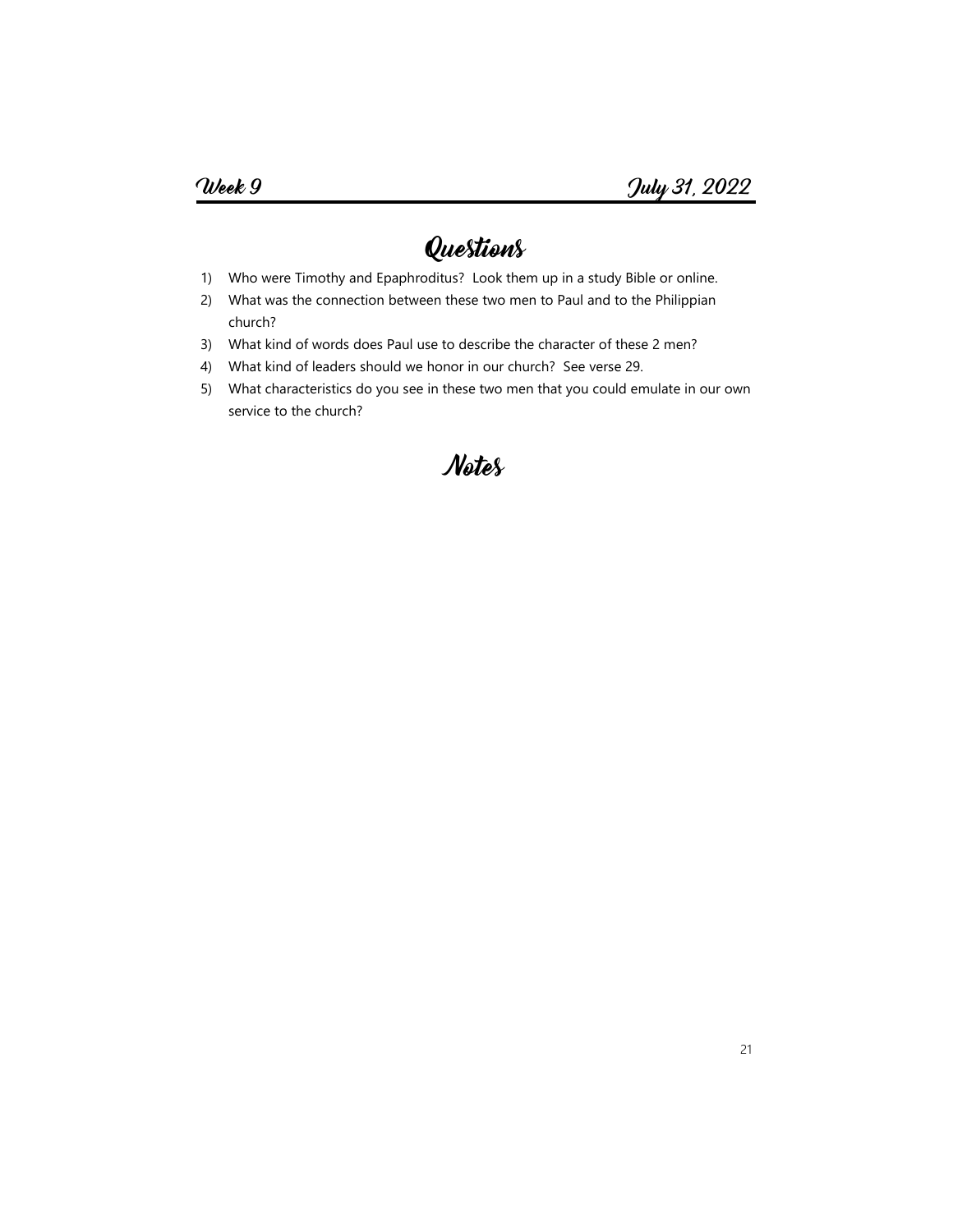#### **Philippians 3:1-11**

**3** Finally, my brothers, rejoice in the Lord. To write the same things to you is no trouble to me and is safe for you.

 22  $2$  Look out for the dogs, look out for the evildoers, look out for those who mutilate the flesh.  $3$  For we are the circumcision, who worship by the Spirit of God and glory in Christ Jesus and put no confidence in the flesh— $<sup>4</sup>$  though I myself have reason for confidence in the flesh also. If</sup> anyone else thinks he has reason for confidence in the flesh, I have more: <sup>5</sup> circumcised on the eighth day, of the people of Israel, of the tribe of Benjamin, a Hebrew of Hebrews; as to the law, a Pharisee;  $6$  as to zeal, a persecutor of the church; as to righteousness under the law, blameless.  $<sup>7</sup>$  But whatever gain I had, I counted as loss for the sake</sup> of Christ. <sup>8</sup> Indeed, I count everything as loss because of the surpassing worth of knowing Christ Jesus my Lord. For his sake I have suffered the loss of all things and count them as rubbish, in order that I may gain Christ  $9^9$  and be found in him, not having a righteousness of my own that comes from the law, but that which comes through faith in Christ, the righteousness from God that depends on faith— $^{10}$  that I may know him and the power of his resurrection, and may share his sufferings, becoming like him in his death,  $11$  that by any means possible I may attain the resurrection from the dead.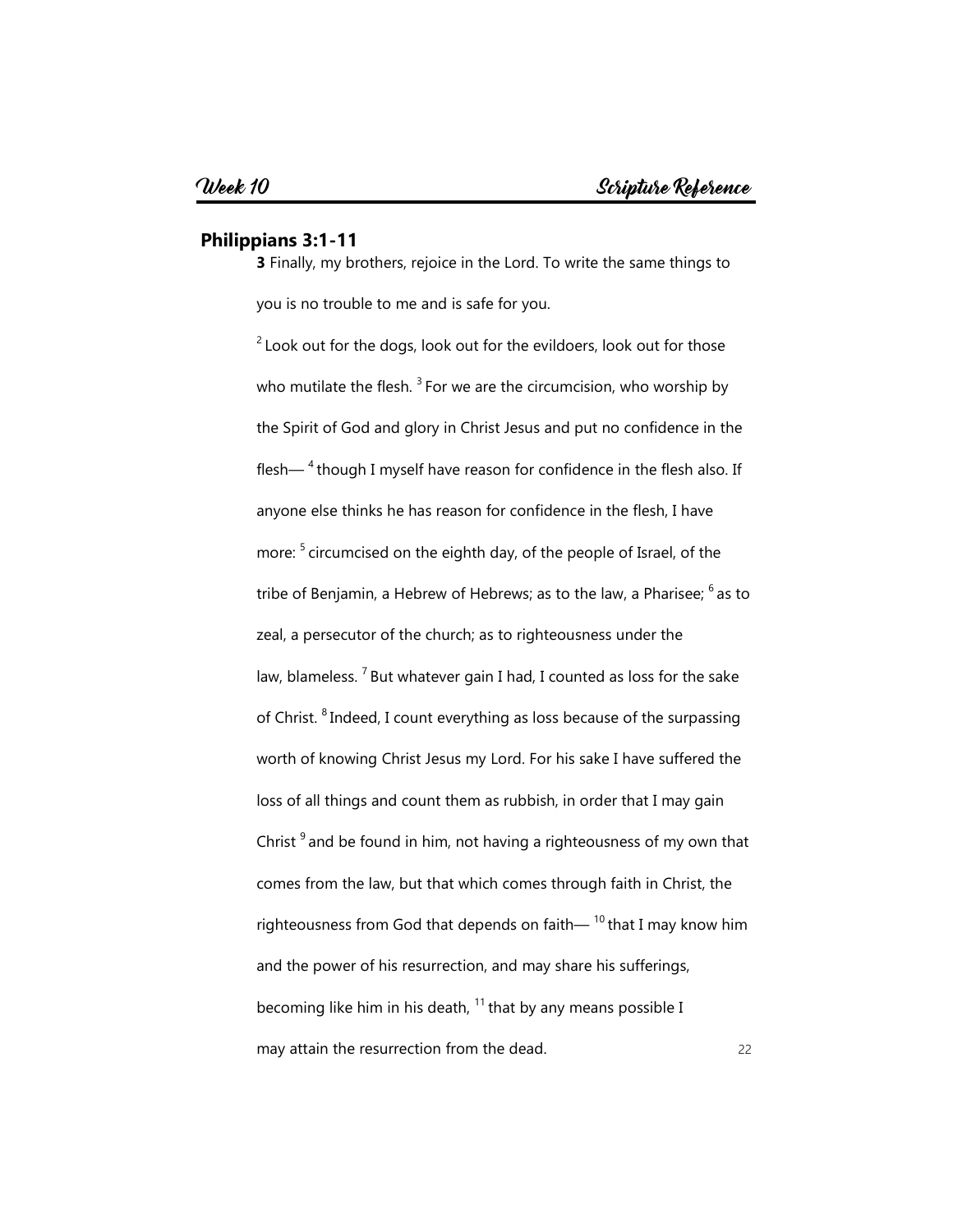- 1) Paul talks about 'confidence in the flesh'. What does he mean by that phrase? See verses 4-6. What are the dangers of trusting in our own efforts?
- 2) What exactly does Paul think is the highest goal of life in Christ? Verses 8-9.
- 3) What does it mean to 'gain Christ', 'to be found in him', 'to know him'? How do you describe your relationship with Christ?
- 4) How would you feel if you had a wonderful life ( good health, plenty of money, nice home, great job, good marriage and family, good reputation, time for great vacations, good church), but you did not have a deep intimate fellowship with Christ? How much would that bother you?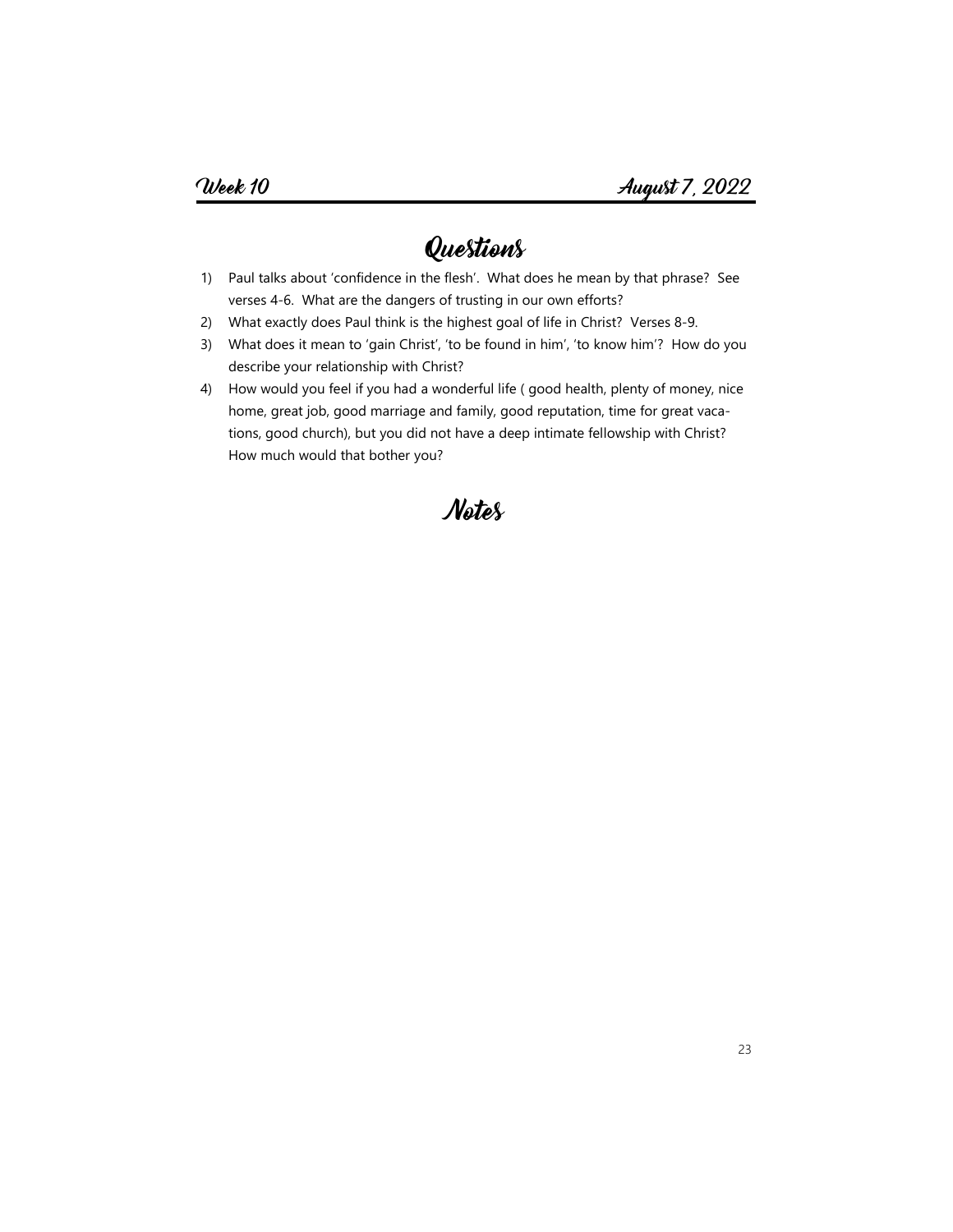#### **Philippians 3:12—4:1**

 $12$  Not that I have already obtained this or am already perfect, but I press on to make it my own, because Christ Jesus has made me his own. <sup>13</sup> Brothers, I do not consider that I have made it my own. But one thing I do: forgetting what lies behind and straining forward to what lies ahead, <sup>14</sup>I press on toward the goal for the prize of the upward call of God in Christ Jesus.  $15$  Let those of us who are mature think this way, and if in anything you think otherwise, God will reveal that also to you. <sup>16</sup> Only let us hold true to what we have attained.

 $17$  Brothers, join in imitating me, and keep your eyes on those who walk according to the example you have in us.  $^{18}$  For many, of whom I have often told you and now tell you even with tears, walk as enemies of the cross of Christ.  $^{19}$  Their end is destruction, their god is their belly, and they glory in their shame, with minds set on earthly things.  $20$  But our citizenship is in heaven, and from it we await a Savior, the Lord Jesus Christ,  $21$  who will transform our lowly body to be like his glorious body, by the power that enables him even to subject all things to himself.

**4** Therefore, my brothers, whom I love and long for, my joy and crown, stand firm thus in the Lord, my beloved.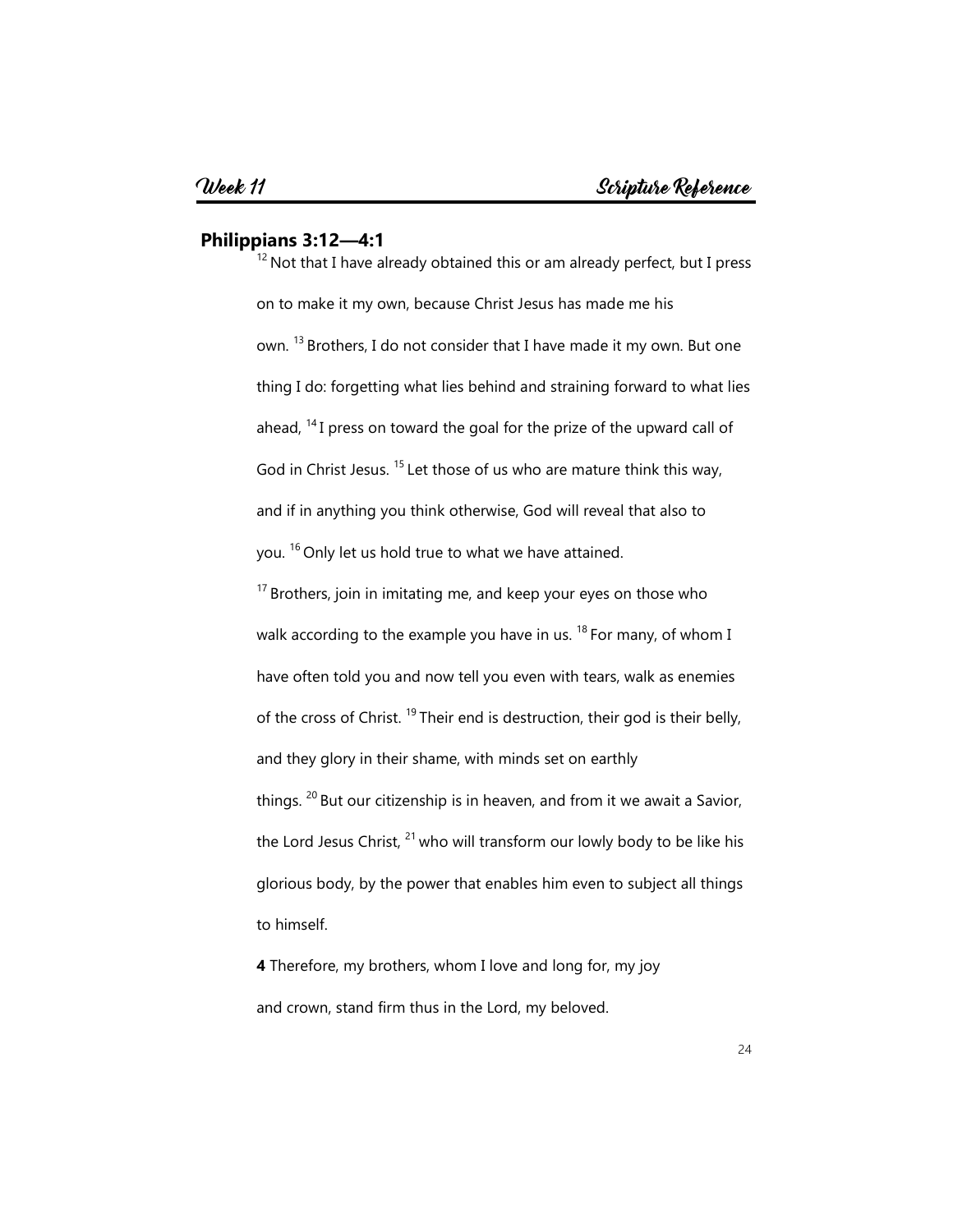- 1) What is Paul specifically encouraging the reader to press on towards ( or take hold of)?
- 2) What does Paul mean by the prize and 'upward call of God' in verse 14?
- 3) How do Paul's description of 'citizens of heaven' in verses 20-21 contrast with the 'enemies of the cross' in verse 19?
- 4) In verses 12-13 and 16, Paul refers to 'this' and 'it'. What do these refer to? (consider several verses leading up to this).
- 5) Based on what we've read in Philippians so far, what is Paul referring to by 'what lies behind'? (see verse 4-8). Why does he want to leave these things behind or forget them?
- 6) In this paragraph, what are the key elements of Paul's example? How does his example help us press on toward Christ?

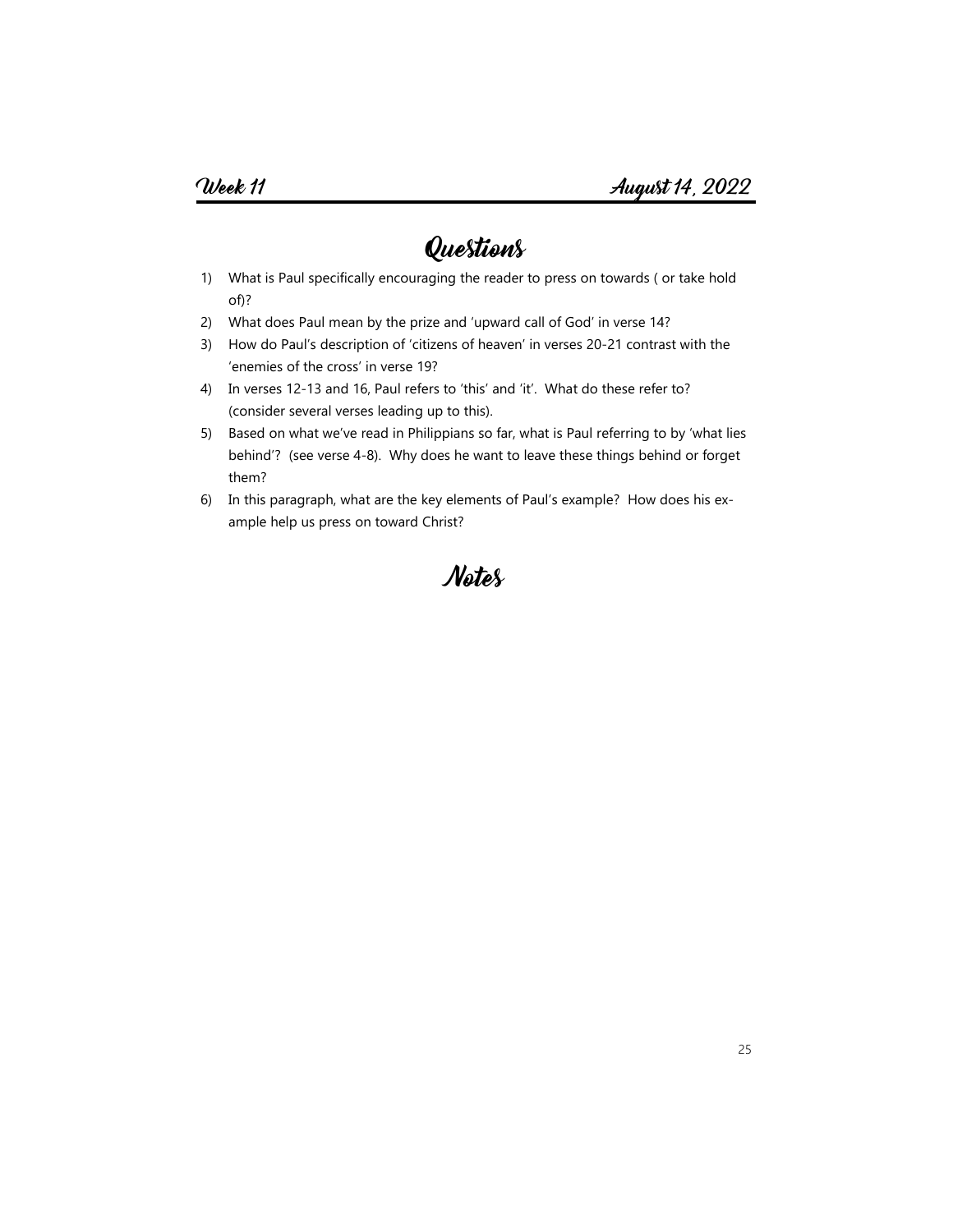#### **Philippians 4:2—9**

2 I entreat Euodia and I entreat Syntyche to agree in the Lord. 3 Yes, I ask you also, true companion, help these women, who have labored side by side with me in the gospel together with Clement and the rest of my fellow workers, whose names are in the book of life. 4 Rejoice in the Lord always; again I will say, rejoice. 5 Let your reasonableness be known to everyone. The Lord is at hand; 6 do not be anxious about anything, but in everything by prayer and supplication with thanksgiving let your requests be made known to God. 7 And the peace of God, which surpasses all understanding, will guard your hearts and your minds in Christ Jesus. 8 Finally, brothers, whatever is true, whatever is honorable, whatever is just, whatever is pure, whatever is lovely, whatever is commendable, if there is any excellence, if there is anything worthy of praise, think about these things. 9 What you have learned and received and heard and seen in me—practice these things, and the God of peace will be with you.

26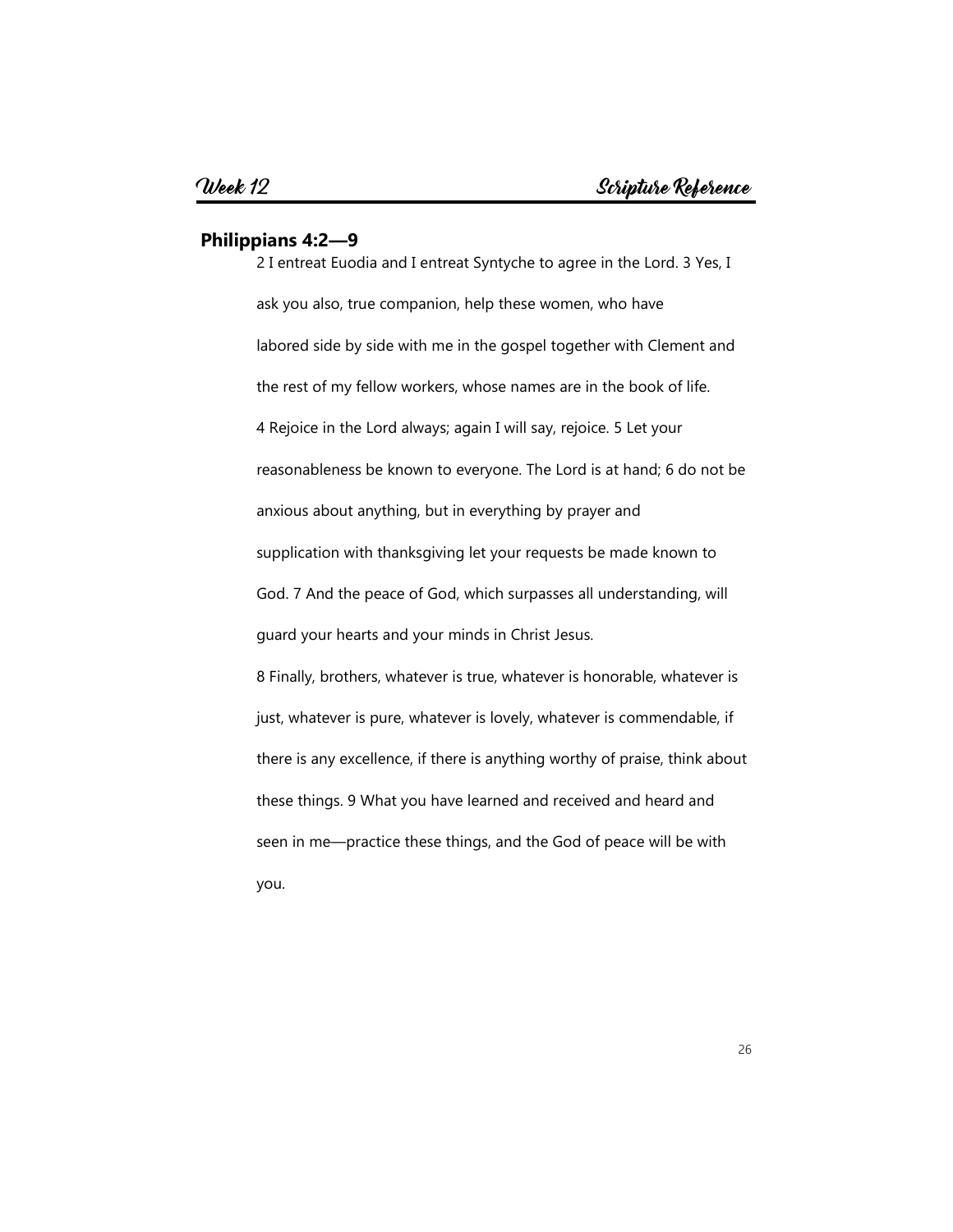- 1) What does verse 5 say about God? How does that change the way you understand verse 6?
- 2) What does Paul instruct his readers NOT to do in verse 6? What does he instruct them TO DO in verse 6? What will the result be if we follow these instructions?
- 3) What does Paul tell us to think about in verse 8? How might this follow logically from what we know was going on in the church from verse 2?
- 4) In order to better understand what Paul is instructing, give an antonym (opposite) for 2 of the items that Paul tells us to think about in verse 8. Think about \_\_\_\_\_\_\_\_ instead of \_\_\_\_\_\_\_\_\_.
	- Think about \_\_\_\_\_\_\_\_ instead of \_\_\_\_\_\_\_\_\_.
- 5) In verses 203, what seems to be going on between the 2 women? What does Paul tell them to do?
- 6) What title is given to God in verse 9 and how do we experience this aspect of the presence of God?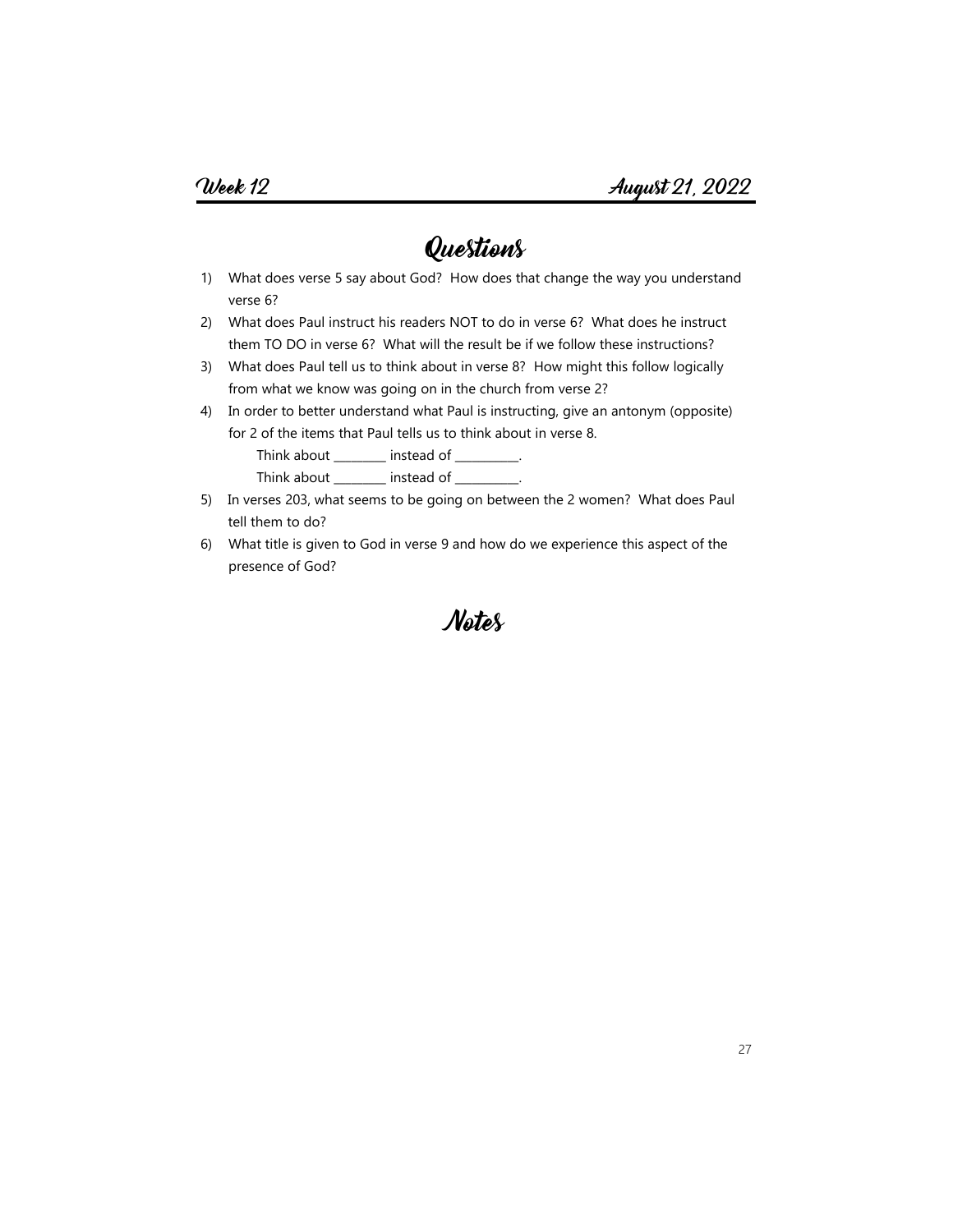### **Philippians 4:10—13**

<sup>10</sup> I rejoiced in the Lord greatly that now at length you have revived your concern for me. You were indeed concerned for me, but you had no opportunity. <sup>11</sup> Not that I am speaking of being in need, for I have learned in whatever situation I am to be content.  $^{12}$  I know how to be brought low, and I know how to abound. In any and every circumstance, I have learned the secret of facing plenty and hunger, abundance and need.  $^{13}$  I can do all things through him who strengthens me.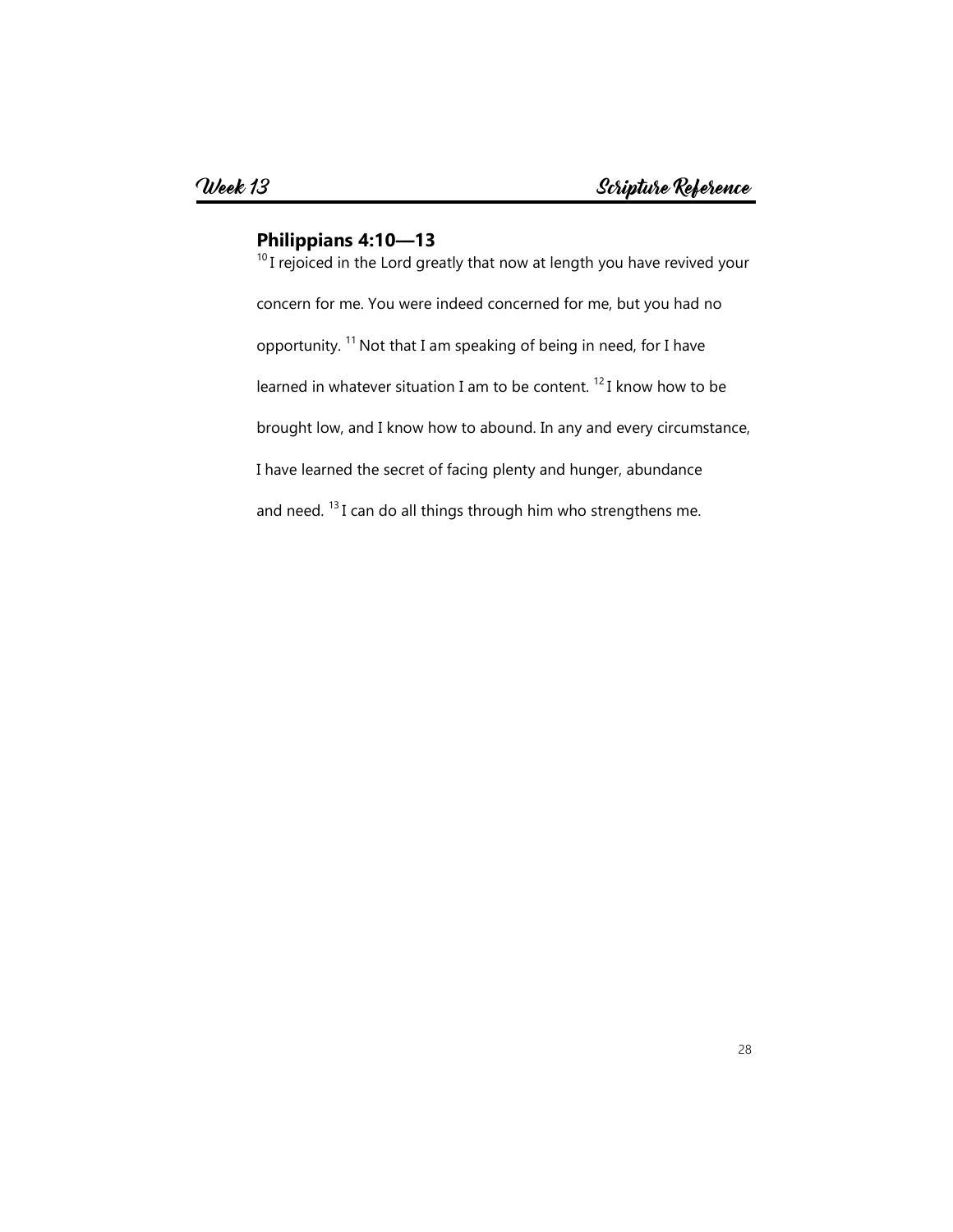- 1) What does it mean to be content? Is this the same as joy or rejoicing in the Lord in verse 4:4?
- 2) Paul said he 'learned the secret' of being content. How do you 'learn' to be content in all circumstances?
- 3) Verse 13 is a promise that is often applied to athletes and other competitions. Given the context of this promise, how do you think this verse should be applied today in our lives?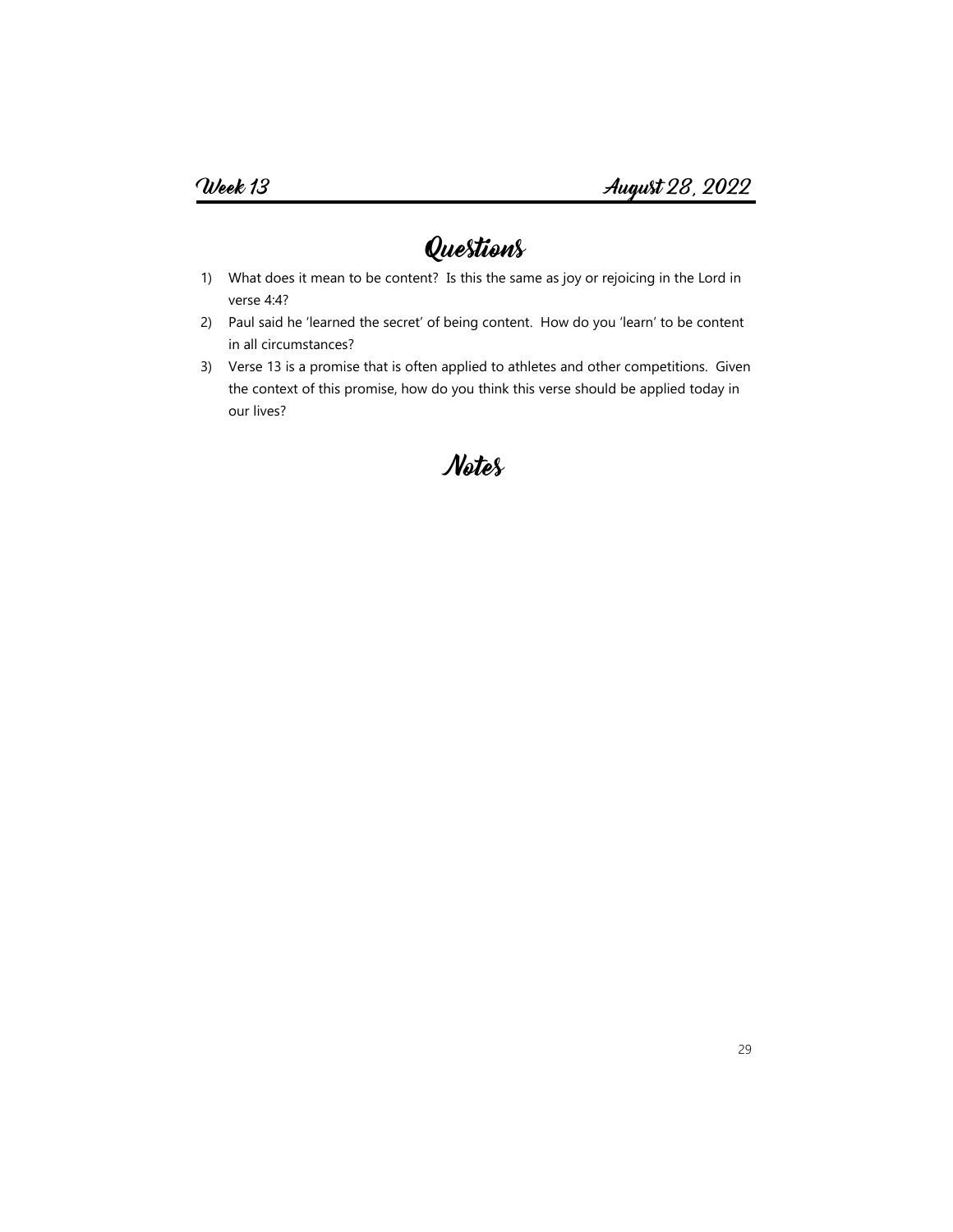#### **Philippians 4:14—23**

 $14$  Yet it was kind of you to share my trouble.  $15$  And you Philippians yourselves know that in the beginning of the gospel, when I left Macedonia, no church entered into partnership with me in giving and receiving, except you only. <sup>16</sup> Even in Thessalonica you sent me help for my needs once and again.  $^{17}$  Not that I seek the gift, but I seek the fruit that increases to your credit.  $18$  I have received full payment, and more. I am well supplied, having received from Epaphroditus the gifts you sent, a fragrant offering, a sacrifice acceptable and pleasing to God. <sup>19</sup> And my God will supply every need of yours according to his riches in glory in Christ Jesus.  $20$  To our God and Father be glory forever and ever. Amen.

 $21$  Greet every saint in Christ Jesus. The brothers who are with me greet you. <sup>22</sup>All the saints greet you, especially those of Caesar's household.  $23$  The grace of the Lord Jesus Christ be with your spirit.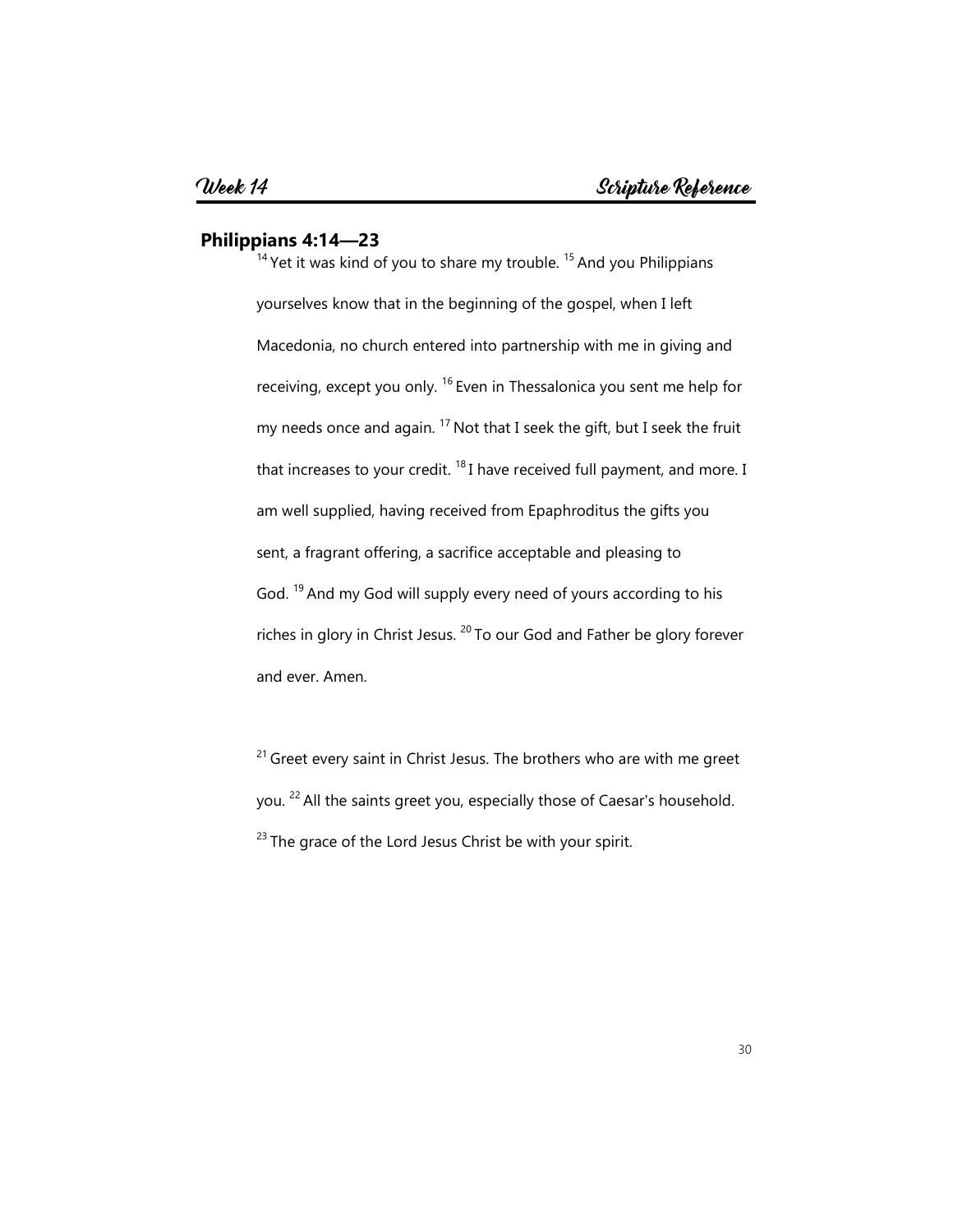- 1) Paul had a special relationship with the Philippian church (see verse 1:5 and 4:16). Was there something different about the church at Philippi that caused them to financially support Paul?
- 2) Paul did not generally accept gifts from the churches he established and visited. Why would he have accepted gifts from the Philippians?
- 3) Paul did not see the Philippians' gift because he had all he needed, and more (4:17- 18). (Note that Paul was a prisoner in Rome, and he had no support except what the terms of his imprisonment allowed). How des this statement relate to 4:10-13 in which Paul describes how he has learned to be content in all circumstances?
- 4) Paul considers the gifts from the Philippians as (1) an investment that will further Paul's ministry and enhance their spiritual partnership in the gospel, and (2) a sacrificial gift to God that with benefits accruing to Philippians. How do you view your gifts to the church and other Christian ministries and outreaches?
- 5) Contrast verses 18 and 19. You met MY needs, but GOD will meet you needs. You met my ONE need, but God will ALL your needs. You gave our of your POVERTY, but God will supply your needs or of his RICHES IN GLORY.
- 6) Verse 4:20 states: "To our God and Father be glory forever and ever. Amen." What does that say about our relationship with God? Think about what it means to BOTH our God and our Father.